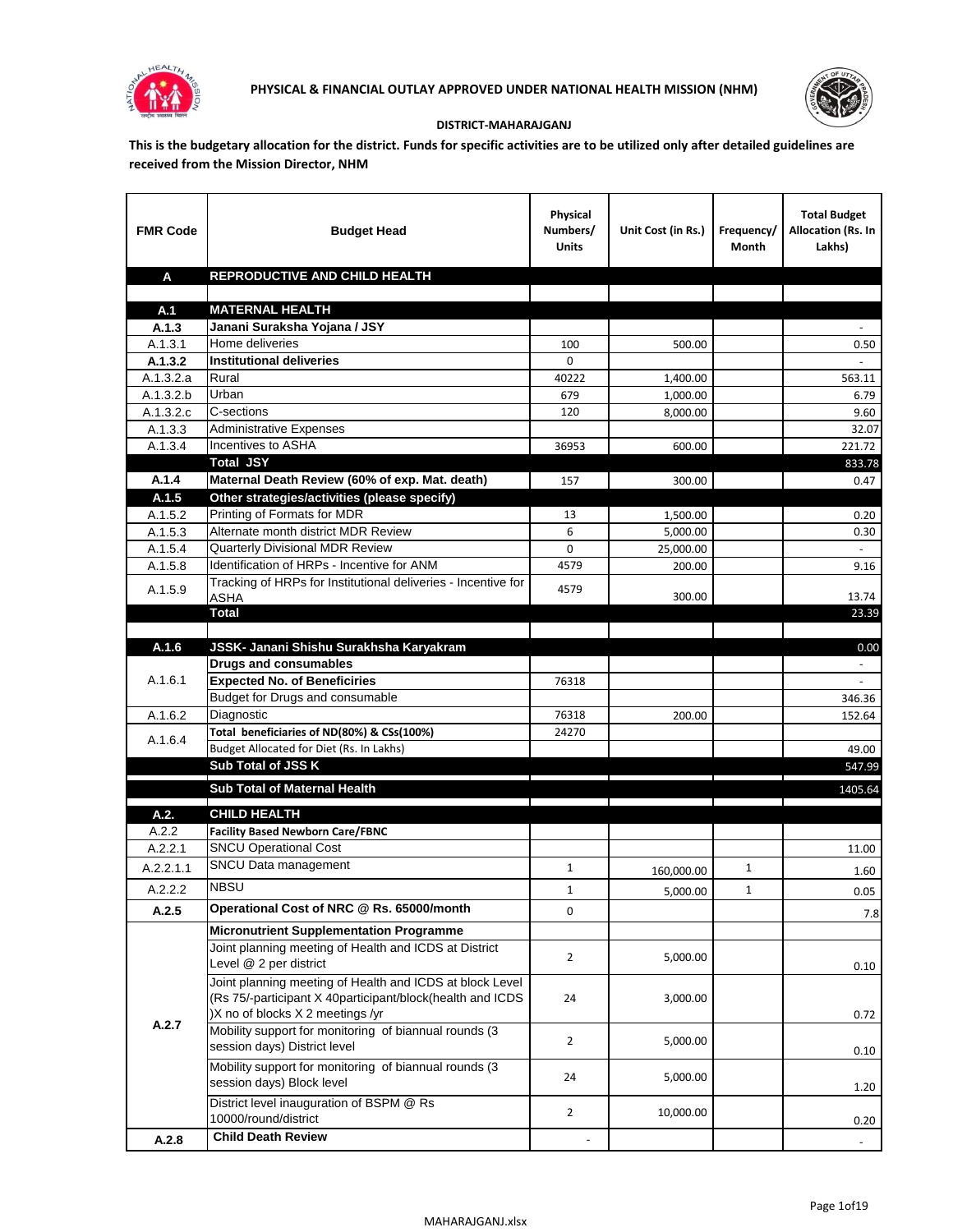| <b>FMR Code</b>    | <b>Budget Head</b>                                                                                                                             | Physical<br>Numbers/<br><b>Units</b> | Unit Cost (in Rs.) | Frequency/<br><b>Month</b> | <b>Total Budget</b><br>Allocation (Rs. In<br>Lakhs) |
|--------------------|------------------------------------------------------------------------------------------------------------------------------------------------|--------------------------------------|--------------------|----------------------------|-----------------------------------------------------|
|                    | <b>Sub-total Child Health</b>                                                                                                                  |                                      |                    |                            | 22.77                                               |
|                    |                                                                                                                                                |                                      |                    |                            |                                                     |
| A.3                | <b>FAMILY PLANNING</b>                                                                                                                         |                                      |                    |                            |                                                     |
| A.3.1              | <b>Terminal/Limiting Methods</b>                                                                                                               |                                      |                    |                            |                                                     |
| A.3.1.1<br>A.3.1.2 | Female sterilization camps @ Rs. 3500/camp<br>NSV camps @ Rs. 3500/camp                                                                        | 154<br>$\overline{2}$                | 3,500.00           |                            | 5.39<br>0.07                                        |
|                    | Budget for Female Interval Sterilization Compensation                                                                                          |                                      | 3,500.00           |                            |                                                     |
| A.3.1.3            | @ Rs.2000/-Per Case in Public Sector-(In Rs.)                                                                                                  | 4000                                 | 2,000.00           |                            | 80.00                                               |
|                    | <b>Budget for Post Partum Female Sterilization</b><br>Compensation @ Rs.3000/-Per Case in Public Sector-(In<br>$Rs.$ )                         | 48                                   | 3,000.00           |                            | 1.44                                                |
| A.3.1.4            | Budget for Male Sterilization Compensation @ Rs.2700/-<br>Per Case in Public Sector -(In Rs.)                                                  | 35                                   | 2,700.00           |                            | 0.95                                                |
| A.3.2              | <b>Spacing Methods</b>                                                                                                                         |                                      |                    |                            |                                                     |
|                    | Total Budget Allocated for Compensation for IUCD                                                                                               |                                      |                    |                            |                                                     |
| A.3.2.2            | insertion at health facilities (including fixed day services at<br>SHC and PHC) @ Rs 20/-                                                      | 7855                                 | 20.00              |                            | 1.57                                                |
| A.3.2.3            | PPIUCD services (Incentive to provider @Rs 150 per<br>PPIUCD insertion)                                                                        | 2000                                 | 150.00             |                            | 3.00                                                |
|                    | Orientation/Review of ASHA/ANM/AWW for scheme<br>for HDC, ESB, PTK                                                                             |                                      |                    |                            |                                                     |
| A.3.2.5            | <b>District level</b>                                                                                                                          | $\mathbf{1}$                         | 10,000.00          | $\mathbf{1}$               | 0.10                                                |
|                    | <b>Block level Quarterly</b>                                                                                                                   | 12                                   | 10,000.00          | 4                          | 4.80                                                |
| A.3.2.6            | Dissemination of FP manuals and guidelines                                                                                                     | $\mathbf{1}$                         | 20,000.00          | $\mathbf{1}$               | 0.20                                                |
|                    | Budget for POL for Mobility to Surgeons team for FDS                                                                                           |                                      |                    |                            |                                                     |
| A.3.3              | Camps @ Rs.1000/ camp                                                                                                                          | 154                                  | 1,000.00           |                            | 1.54                                                |
| A.3.5.1            | Orientaion workshop, QAC meeting at distirct level-<br>Quarterly                                                                               | $\mathbf{1}$                         | 2,000.00           | 4                          | 0.08                                                |
| A.3.5.2            | FP Review Meeting at Divisional level-Quarterly                                                                                                | 0                                    | 20,000.00          | 4                          |                                                     |
| A.3.5.3            | Performance reward                                                                                                                             | $\mathbf{1}$                         | 50,000.00          |                            | 0.50                                                |
|                    | World Population Day' celebration (such as mobility,<br>IEC activities etc.):                                                                  |                                      |                    |                            |                                                     |
| A.3.5.4            | District level                                                                                                                                 | $\mathbf{1}$                         | 100,000.00         |                            | 1.00                                                |
|                    | <b>Block Level</b>                                                                                                                             | 12                                   | 10.000.00          |                            | 1.20                                                |
| A.3.5.5            | Other strategies/activities (such as strengthening<br>fixed day services for IUCD & Sterilisation, etc.)                                       |                                      |                    |                            |                                                     |
|                    | Printing of FP Manuals, Guidelines, etc.                                                                                                       | 0                                    |                    |                            |                                                     |
|                    | Sterilization Register @ Rs.150/Register                                                                                                       | 13                                   | 150.00             | $\centerdot$               | 0.02                                                |
|                    | IUCD Register @ Rs.150/- Register                                                                                                              | 343                                  | 150.00             |                            | 0.51                                                |
|                    | PPIUCD Registers @ Rs.150/-Register                                                                                                            | 13                                   | 150.00             |                            | 0.02                                                |
| A.3.5.5.1          | Injectable Registers @ Rs.150/Register                                                                                                         | 13                                   | 150.00             |                            | 0.02                                                |
|                    | Counseling Register @ Rs.150/-Register (3 per<br>Counselor)                                                                                    | 12                                   | 150.00             |                            | 0.02                                                |
|                    | Consent Form , Medical Record CheckIklist, Posoot<br>Operatiive Instructionn Card, Ssterilization Certificate for<br>Sterilization@ Rs 5/-Unit | 22264                                | 5.00               |                            | 1.11                                                |
|                    | Enhance Contribution of PRIs and Family members of<br>eligible couples in 75 districts with high unmet need                                    |                                      |                    |                            |                                                     |
| A.3.5.5.2          | and TFR<br>District Level NSV Satisfied Client Meet @Rs.20000/-<br>District                                                                    | $\mathbf{1}$                         | 20,000.00          |                            | 0.20                                                |
|                    | Block Level Panch Sarpanch Sammellan @Rs.10000/-<br><b>Block</b>                                                                               | 12                                   | 10,000.00          |                            | 1.20                                                |
| A.3.5.5.3          | RMNCHA Counsellling Corners @ Rs.35,000/-                                                                                                      | $\mathbf{1}$                         | 35,000.00          |                            | 0.35                                                |
|                    | <b>World NSV Week</b>                                                                                                                          |                                      |                    |                            |                                                     |
| A.3.5.5.6          | <b>District level</b>                                                                                                                          | $\mathbf{1}$                         | 25,000.00          |                            | 0.25                                                |
|                    | <b>Block level</b>                                                                                                                             | 12                                   | 10,000.00          |                            | 1.20                                                |
|                    | Govt. COT at Divisions level for FP Services                                                                                                   |                                      |                    |                            |                                                     |
|                    |                                                                                                                                                |                                      |                    |                            |                                                     |
|                    | Divisional Govt. COT @ Rs.50000/month for 12 month                                                                                             | 0                                    | 5,000.00           | 12                         |                                                     |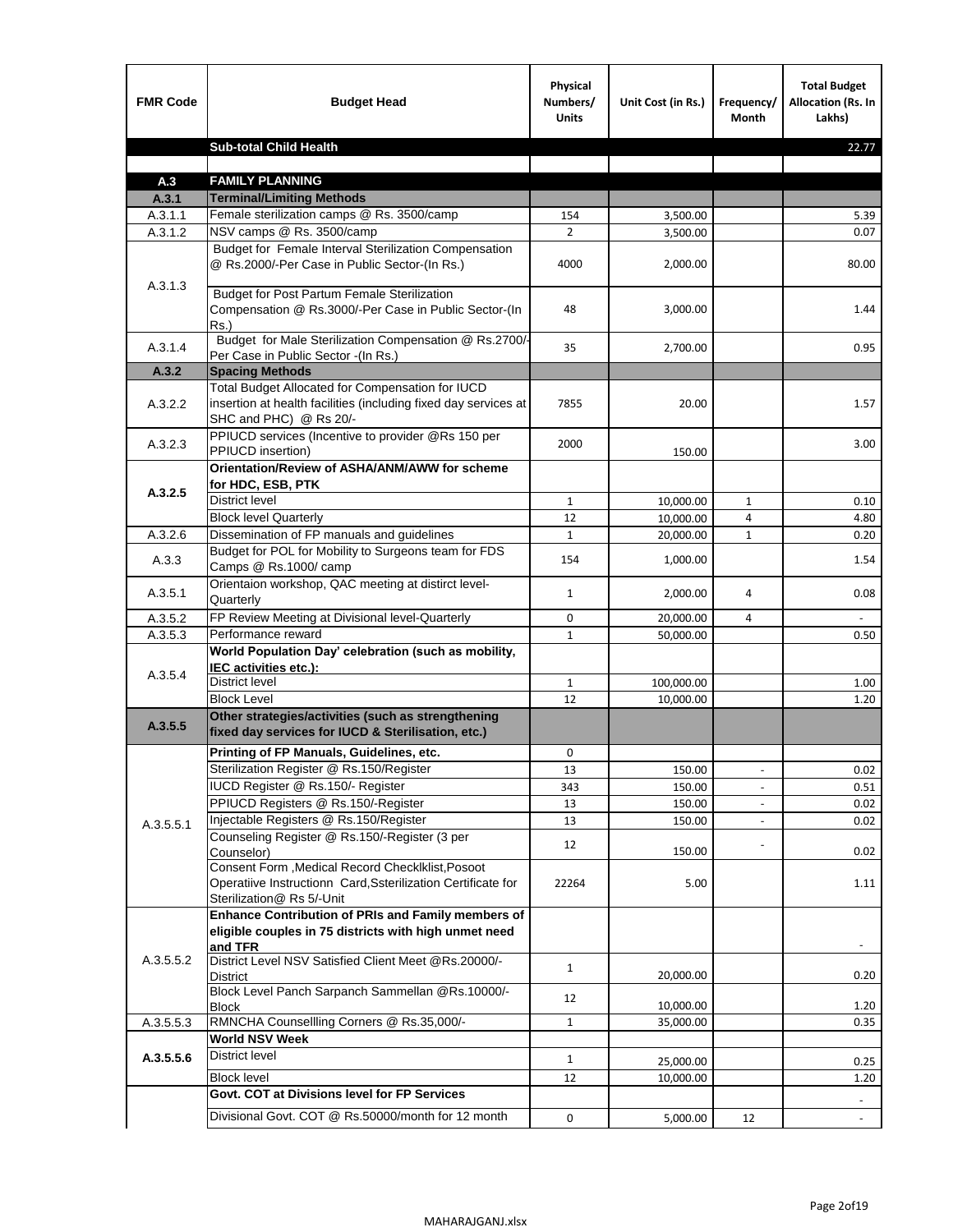| <b>FMR Code</b>    | <b>Budget Head</b>                                                                                                                                                           | Physical<br>Numbers/<br><b>Units</b> | Unit Cost (in Rs.) | Frequency/<br>Month | <b>Total Budget</b><br>Allocation (Rs. In<br>Lakhs) |
|--------------------|------------------------------------------------------------------------------------------------------------------------------------------------------------------------------|--------------------------------------|--------------------|---------------------|-----------------------------------------------------|
| A.3.5.5.8          | Exra Incentive for Female Interval Sterilization in Public<br>Sector.-(20% of 80% ELA) @ Rs. 130 per case                                                                    | 800                                  | 130.00             |                     | 1.04                                                |
|                    | Extra Incentive for Male Sterilization in Public Sector-<br>(40% ELA) @ Rs. 155 per case                                                                                     | 14                                   | 155.00             |                     | 0.02                                                |
|                    | <b>Sub-total Family Planning</b>                                                                                                                                             |                                      |                    |                     | 107.80                                              |
| A.4                | ADOLESCENT HEALTH / RKSK (Rashtriya Kishore                                                                                                                                  |                                      |                    |                     |                                                     |
|                    | Swasthya Karyakram)                                                                                                                                                          |                                      |                    |                     |                                                     |
| A.4.1              | <b>Facility based services</b>                                                                                                                                               |                                      |                    |                     |                                                     |
| A.4.1.1            | Orientation meetings-HPD Districts                                                                                                                                           | $\mathbf{1}$                         | 9000               | $\mathbf{1}$        | 0.09                                                |
|                    | Review meetings at District level-Quarterly                                                                                                                                  | $\mathbf{1}$                         | 5000               | 4                   | 0.20                                                |
| A.4.1.2            | Establishment of new clinics at DH/Medical college level                                                                                                                     | 0                                    | 50,000.00          |                     | $\overline{\phantom{a}}$                            |
|                    | Operating expenses for existing clinics                                                                                                                                      | 0                                    |                    |                     |                                                     |
|                    | DH & MC level Existing AFHS clinics                                                                                                                                          | $\mathbf{1}$                         | 600.00             | 12                  | 0.07                                                |
| A.4.1.4            | DH & MC level AFHS clinics (New)                                                                                                                                             | 0                                    | 600.00             | 6                   |                                                     |
|                    | <b>CHC level Existing AFHS clinics</b>                                                                                                                                       | 12                                   | 400.00             | 12                  | 0.58                                                |
|                    | PHC level existing AFHS clinics                                                                                                                                              | 24                                   | 200.00             | 12                  | 0.58                                                |
| A.4.1.5            | Mobility support for AH counsellors at MC/DH level AH<br>Clinic at @ Rs 1000 per month for 06 month                                                                          | 0                                    | 1,000.00           | 6                   |                                                     |
|                    | Mobility support for Exsiting AH counsellors at CHC level<br>AH Clinic at @ Rs 1000 per month for 06 month                                                                   | 0                                    | 1,000.00           | 6                   | $\sim$                                              |
| A.4.5.7            | <b>WIFS Register</b>                                                                                                                                                         | 7683                                 | 100.00             |                     | 7.68                                                |
| A.4.5.8            | <b>NIPI Register</b>                                                                                                                                                         | 7420                                 | 100.00             |                     | 7.42                                                |
| A.4.5.9            | <b>WIFS Reporting Formats</b>                                                                                                                                                | 136188                               | 0.50               |                     | 0.68                                                |
|                    |                                                                                                                                                                              |                                      |                    |                     |                                                     |
|                    | <b>Sub-total Adolescent Health</b>                                                                                                                                           |                                      |                    |                     | 17.30                                               |
|                    | <b>RBSK</b>                                                                                                                                                                  |                                      |                    |                     |                                                     |
| A.5<br>A.5.1       | Operational Cost of RBSK (Mobility support, DEIC etc)                                                                                                                        |                                      |                    |                     |                                                     |
| A.5.1.2            | Prepare detailed operational plan for RBSK across<br>districts (cost of plan/convergence/monitoring<br>meetings should be kept seperately)                                   |                                      |                    |                     |                                                     |
|                    | One meeting @ Rs. 500 per block for microplan                                                                                                                                | 12                                   | 500.00             |                     | 0.06                                                |
|                    | One orientation meeting for RBSK software                                                                                                                                    | 12                                   | 90.00              |                     | 0.01                                                |
| A.5.1.3            | Mobility support for Mobile health team<br>Operational cost of DEIC                                                                                                          | 24                                   | 30,000.00          | 12                  | 86.40                                               |
| A.5.1.4<br>A.5.1.5 | New born screening- Inborn error of metabolism (please<br>give details per unit cost of screening, number of children<br>to be screened and the delivery points Add details) |                                      |                    |                     | 0<br>0                                              |
| A.5.1.7            | Spectacle for children                                                                                                                                                       | 920                                  | 275.00             |                     | 2.53                                                |
| A.5.1.10           | Monitoring Meeting at District level                                                                                                                                         | $\mathbf{1}$                         | 5,000.00           | 3                   | 0.15                                                |
|                    |                                                                                                                                                                              |                                      |                    |                     |                                                     |
|                    | <b>Sub-total RBSK</b>                                                                                                                                                        |                                      |                    |                     | 89.15                                               |
| A.7                | <b>PNDT Activities</b>                                                                                                                                                       |                                      |                    |                     |                                                     |
|                    | <b>Support to PNDT cell</b>                                                                                                                                                  |                                      |                    |                     |                                                     |
|                    | Honorarium of Divisional Level Data Assistant @ Rs.<br>18743 per month for 12 months                                                                                         | 0                                    | 18,743.00          | 12                  |                                                     |
| A.7.1              | Honorarium of District Level Data Assistant @<br>Rs.                                                                                                                         | $\mathbf{1}$                         | 11,025.00          | 12                  |                                                     |
|                    | 11025 per month for 12 months<br>Contingency at Divisional level for PCPNDT Cell                                                                                             |                                      |                    |                     | 1.32                                                |
|                    | Contingency at District level for PCPNDT Cell                                                                                                                                | 0                                    | 10,000.00          | $\mathbf{1}$        | $\overline{\phantom{a}}$                            |
|                    |                                                                                                                                                                              | $\mathbf{1}$                         | 5,000.00           | $\mathbf{1}$        | 0.05                                                |
| A.7.2.2            | Visit of Divisional level Inspection Committee (Including<br>TA/DA)                                                                                                          | 0                                    | 10,000.00          | $\mathbf{1}$        |                                                     |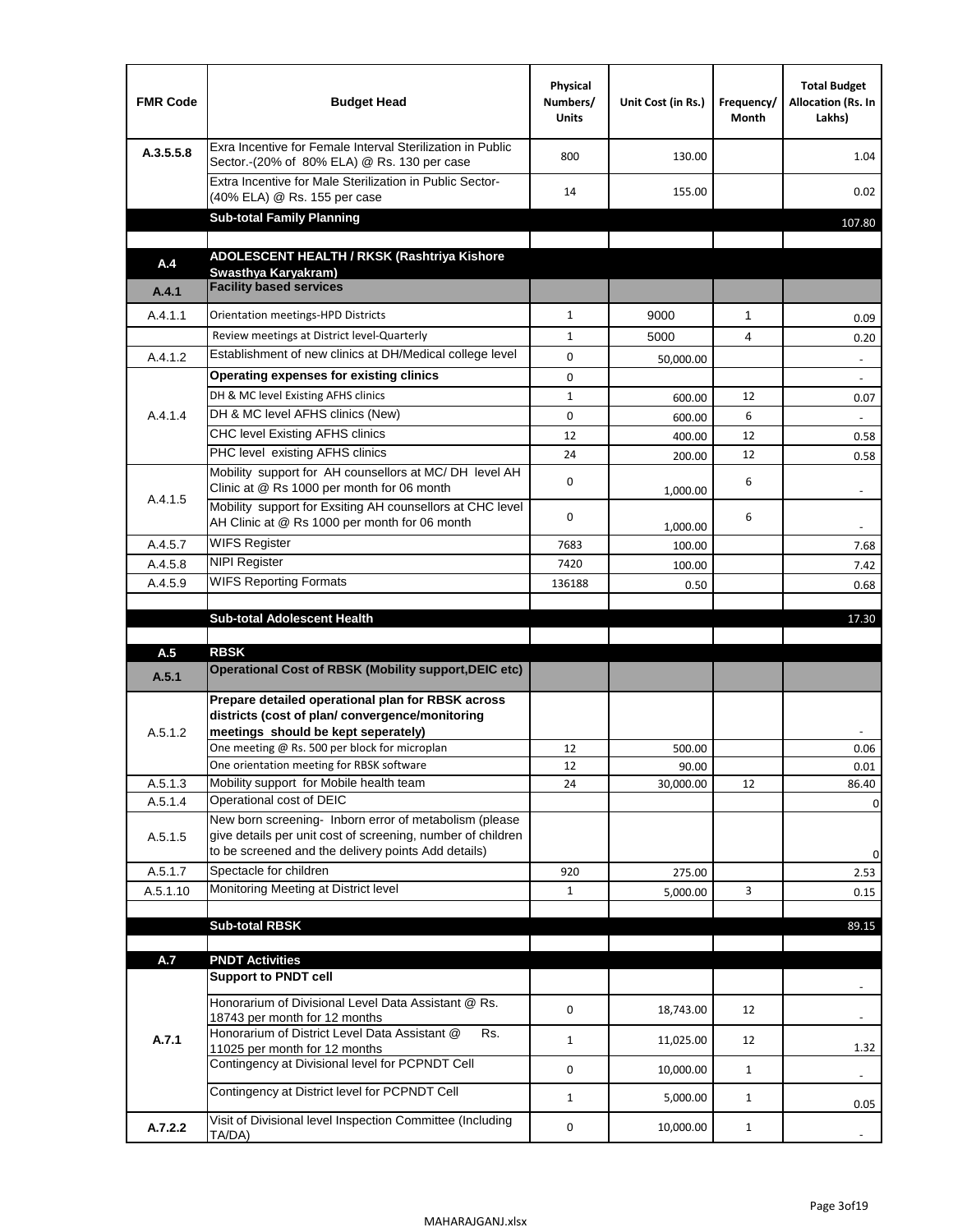| <b>FMR Code</b>          | <b>Budget Head</b>                                                                                                                              | Physical<br>Numbers/<br><b>Units</b> | Unit Cost (in Rs.)     | Frequency/<br><b>Month</b> | <b>Total Budget</b><br><b>Allocation (Rs. In</b><br>Lakhs) |
|--------------------------|-------------------------------------------------------------------------------------------------------------------------------------------------|--------------------------------------|------------------------|----------------------------|------------------------------------------------------------|
| A.7.2.5                  | Orientation of Member of District advisory Committee at<br><b>Divisional Level</b>                                                              | $\Omega$                             | 200,000.00             | $\mathbf{1}$               | $\blacksquare$                                             |
| A.7.2.9                  | Capacity building of DGCS, CJM, District officers, Nodal<br>Officers, Ultrasound Owners, ASHA and AWWs<br>workshop at Districts and Block level |                                      |                        |                            |                                                            |
|                          | <b>District level</b>                                                                                                                           | $\mathbf{1}$                         | 10,000.00              | $\mathbf{1}$               | 0.10                                                       |
|                          | <b>Block level</b>                                                                                                                              | 12                                   | 5,000.00               | $\mathbf{1}$               | 0.60                                                       |
|                          | <b>Sub-total PNDT activities</b>                                                                                                                |                                      |                        |                            | 2.07                                                       |
|                          |                                                                                                                                                 |                                      |                        |                            |                                                            |
| A.8                      | <b>Human Resources</b>                                                                                                                          |                                      |                        |                            |                                                            |
| A.8.1                    | <b>Contractual Staff &amp; Services</b>                                                                                                         |                                      |                        |                            |                                                            |
| A.8.1.1<br>A.8.1.1.1     | <b>ANMs, Supervisory Nurses, LHVs</b><br><b>ANMs</b>                                                                                            |                                      |                        |                            |                                                            |
|                          | Honorarium of ANMs (New)                                                                                                                        | 0                                    |                        | 6                          | $\blacksquare$                                             |
| A.8.1.1.1.a              | Honorarium of ANMs (Existing)                                                                                                                   | $\overline{2}$                       | 11,550.00<br>11,550.00 | 12                         | 2.77                                                       |
|                          | Honorarium of ANMs (New)                                                                                                                        | 23                                   | 11,550.00              | 6                          | 15.94                                                      |
| A.8.1.1.1.f              | Honorarium of ANMs (Existing)                                                                                                                   | 35                                   | 11,550.00              | 12                         | 48.51                                                      |
| A.8.1.1.2                | <b>Staff Nurses</b>                                                                                                                             |                                      |                        |                            |                                                            |
| A.8.1.1.2.a              | <b>DH</b>                                                                                                                                       |                                      |                        |                            | $\blacksquare$                                             |
|                          | Honorarium of SNs (New)                                                                                                                         | 3                                    | 19,060.00              | 6                          | 3.43                                                       |
| A.8.1.1.2.b              | Honorarium of SNs (Existing)                                                                                                                    | 55                                   | 19.060.00              | 12                         | 125.80                                                     |
|                          | <b>Staff Nurse-NRC</b>                                                                                                                          |                                      |                        |                            | $\overline{\phantom{a}}$                                   |
|                          | Old, SNs @19060/Month for 12 months                                                                                                             | 4                                    | 19,060.00              | 12                         | 9.15                                                       |
|                          | New, SNs @18150 per Month                                                                                                                       | 0                                    | 18,150.00              | 6                          |                                                            |
|                          | <b>Staff Nurse-SNCU</b>                                                                                                                         |                                      |                        |                            |                                                            |
| A.8.1.1.2.f              | Exiting Staff Nurse Honorarium @ Rs.19060/- p.m. for 12<br>months                                                                               | $\Omega$                             | 19,060.00              | 12                         | -                                                          |
|                          | New Staff Nurse Honorarium @ Rs.18150/- p.m. for 6 months                                                                                       | 8                                    | 18,150.00              | 6                          | 8.71                                                       |
|                          | <b>Staff Nurse-NBSU</b>                                                                                                                         |                                      |                        |                            |                                                            |
|                          | Staff Nurse Honorarium @ Rs.18150/- p.m. (For 6 Months)                                                                                         | 3                                    | 18,150.00              | 12                         | 6.53                                                       |
| A.8.1.1.2.g              | Human Resource Pediatric Intencive Care unit (PICU)                                                                                             |                                      |                        |                            |                                                            |
|                          | Staff Nurses Honorarium @ Rs. 18,150 per months for 12<br>months                                                                                | 0                                    | 18,150.00              | 12                         |                                                            |
| A.8.1.2.1                | <b>Laboratory Technicians</b>                                                                                                                   |                                      |                        |                            |                                                            |
| A.8.1.2.1.a              | Honorarium of Laboratory Technician                                                                                                             |                                      |                        |                            |                                                            |
| A.8.1.3                  | <b>Specialists</b>                                                                                                                              |                                      |                        |                            |                                                            |
| A.8.1.3.1.b              | Honorarium of Contractual Gynaecologists/Surgeons                                                                                               | $\mathbf{1}$                         | 80,000.00              | 12                         | 9.60                                                       |
| A.8.1.3.3                | Anesthetists<br>Honorarium of Contractual Anesthetists                                                                                          | 0                                    |                        |                            |                                                            |
| A.8.1.3.3.b<br>A.8.1.3.5 | Specialists for CH (Pediatrician etc) in SNCU, NBSU, NRC                                                                                        |                                      | 80,000.00              | 12                         | $\blacksquare$                                             |
|                          | Existing @ 78650/month for 12 Months                                                                                                            | 0                                    | 78,650.00              | 12                         | $\blacksquare$                                             |
| A.8.1.3.5.d              | New Peadiatrician Honorarium @ Rs.71500/- p.m. for 6<br>months                                                                                  | 3                                    | 71,500.00              | 6                          | 12.87                                                      |
| A.8.1.3.7                | Dental surgeons and dentists                                                                                                                    |                                      |                        |                            |                                                            |
| A.8.1.3.7.a              | Honorarium of Dental Surgen                                                                                                                     |                                      |                        |                            | 0.00                                                       |
| A.8.1.5                  | <b>Medical Officers</b>                                                                                                                         |                                      |                        |                            |                                                            |
| A.8.1.5.2                | Honorarium of Medical Officers (New)                                                                                                            | 3                                    | 41,580.00              | $\overline{2}$             | 2.49                                                       |
|                          | Honorarium of Medical Officers (Existing)                                                                                                       | 3                                    | 41,580.00              | 12                         | 14.97                                                      |
|                          | MOs for SNCU/ NBSU/NRC etc                                                                                                                      |                                      |                        |                            |                                                            |
| A.8.1.5.6                | Old, MO @41580 per Month                                                                                                                        | $\mathbf{1}$                         | 41,580.00              | 12                         | 4.99                                                       |
|                          | New, Mo@39600 Per Month                                                                                                                         | 0                                    | 39,600.00              | 6                          | $\blacksquare$                                             |
|                          | Human Resource Pediatric Intencive Care unit (PICU)                                                                                             |                                      |                        |                            | ä,                                                         |
|                          | Existing, MO Honorarium @ Rs/41580/ Month for 12 Months                                                                                         | $\mathbf 0$                          | 41,580.00              | 12                         |                                                            |
| A.8.1.5.7                | New, MO Honorarium @ Rs. 39600 / Month for 6 Months                                                                                             | 0                                    | 39,600.00              | 6                          |                                                            |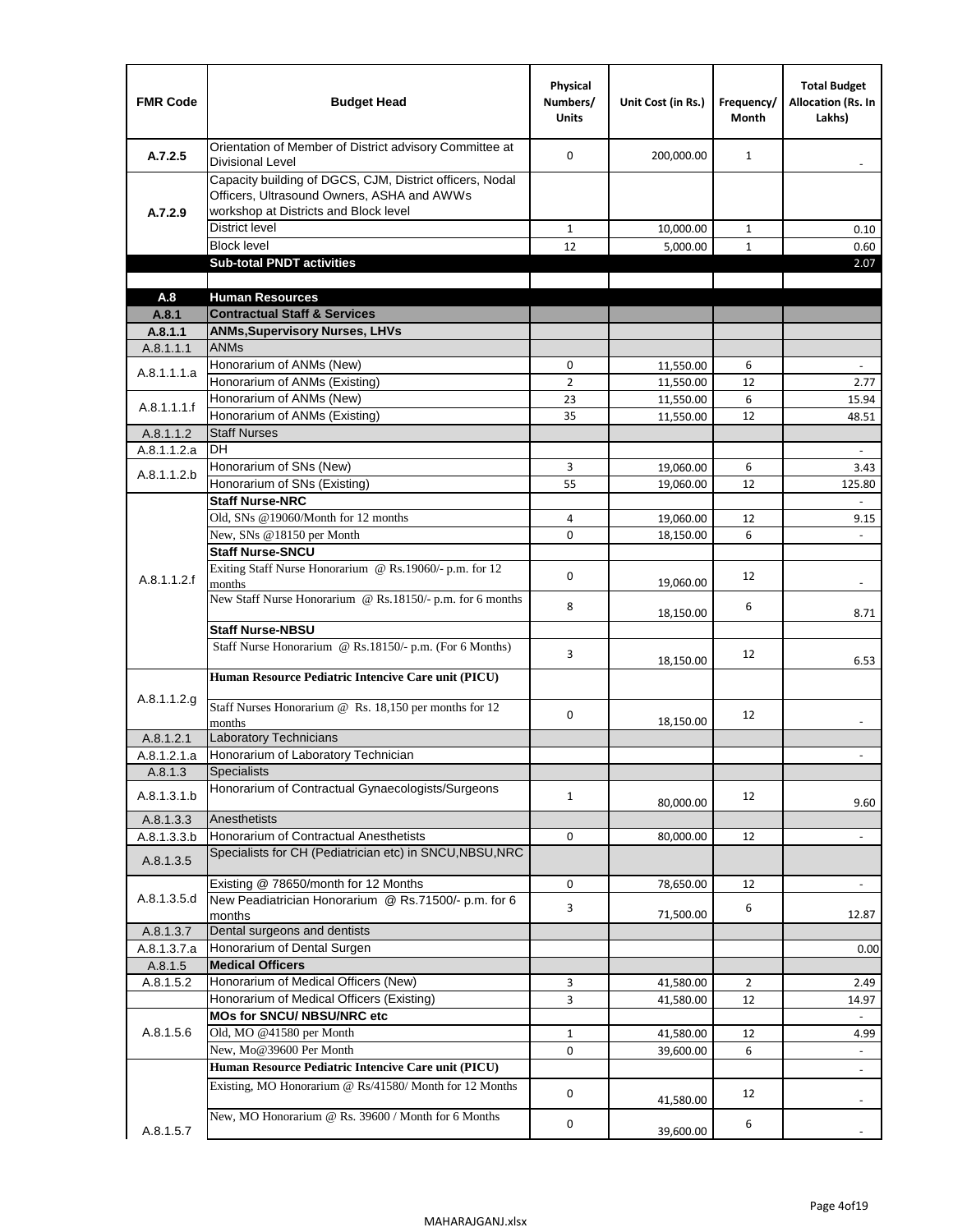| <b>FMR Code</b> | <b>Budget Head</b>                                                   | Physical<br>Numbers/<br><b>Units</b> | Unit Cost (in Rs.) | Frequency/<br>Month | <b>Total Budget</b><br>Allocation (Rs. In<br>Lakhs) |
|-----------------|----------------------------------------------------------------------|--------------------------------------|--------------------|---------------------|-----------------------------------------------------|
|                 | Medical Officer/Training Coordinator, Honorarium at                  |                                      |                    |                     |                                                     |
|                 | <b>Medical College</b><br>Old, Trg. Coord. @41580/month for 12 Month | $\mathbf 0$                          | 41,580.00          | 12                  |                                                     |
|                 | New, Trg. Coord.@39600/month for 6 Month                             | $\Omega$                             | 39,600.00          | 6                   |                                                     |
| A.8.1.7.2       | Honorarium of X-Ray Technician for 12 months                         |                                      |                    |                     |                                                     |
| A.8.1.7.4       | RBSK teams (Exclusive mobile health team & DEIC                      |                                      |                    |                     |                                                     |
|                 | Staff)                                                               |                                      |                    |                     |                                                     |
|                 | <b>MOs- AYUSH/MBBS</b><br><b>Honoraria Existing MBBS</b>             | $\mathbf 0$                          | 41,675.00          | 12                  | $\omega$                                            |
|                 | Honoraria New MBBS                                                   | $\mathbf{1}$                         | 37,800.00          | 6                   | 2.27                                                |
| A.8.1.7.4.1     | Honoraria - BDS                                                      | 9                                    | 40,516.00          | 12                  | 43.76                                               |
|                 | Honoraria - AYUSH (Existing)                                         | 36                                   | 27,783.00          | 12                  | 120.02                                              |
|                 | Honoraria - AYUSH recruited upto March 16                            | $\overline{2}$                       | 26,460.00          | 12                  | 6.35                                                |
|                 | Honoraria - AYUSH New                                                | $\mathbf 0$                          | 25,200.00          | 6                   | $\overline{\phantom{a}}$                            |
|                 | <b>Staff Nurse</b>                                                   | $\Omega$                             |                    |                     |                                                     |
|                 | Honoraria - Staff Nurse                                              | 3                                    | 19,100.00          | 12                  | 6.88                                                |
| A.8.1.7.4.2     | <b>ANM</b>                                                           |                                      |                    |                     |                                                     |
|                 | Honoraria - ANMs (Existing)                                          | 17                                   | 11,576.00          | 12                  | 23.62                                               |
|                 | Honoraria - ANM (Recruited upto March 16)                            | 4                                    | 11,025.00          | 12                  | 5.29                                                |
|                 | Honoraria - ANM (New)<br>Paramedical                                 | 0                                    | 10,500.00          | 6                   |                                                     |
|                 | Honoraria - Paramedical                                              | $\mathbf 0$<br>24                    |                    | 12                  | $\overline{\phantom{a}}$                            |
|                 | <b>Pharmacists</b>                                                   | $\mathbf 0$                          | 13,753.00          |                     | 39.61                                               |
| A.8.1.7.4.3     | Honoraria - Pharmacist (Existing)                                    | $\mathbf 0$                          | 14,884.00          | 12                  | $\overline{\phantom{a}}$                            |
|                 | Honoraria - Pharmacist (Recruited upto March 16)                     | 0                                    | 14,175.00          | 12                  | $\blacksquare$                                      |
|                 | Honoraria - Pharmacist (New)                                         | $\Omega$                             | 13,500.00          | 6                   | $\overline{\phantom{a}}$                            |
|                 | Sub Total RBSK mobile teams                                          | $\Omega$                             |                    |                     | $\overline{\phantom{a}}$                            |
| A.8.1.7.5       | <b>Others</b>                                                        |                                      |                    |                     |                                                     |
| A.8.1.7.5.1     | Honorarium of RMNCH/FP Counselors @ Rs.10760/- for                   | 4                                    | 10,760.00          | 12                  | 5.16                                                |
|                 | 12 months<br><b>Adolescent Health counselors</b>                     |                                      |                    |                     |                                                     |
|                 | AH counselors at DH level (1st & 2nd phase)                          | 0                                    | 13,891.00          | 12                  | $\sim$<br>$\overline{\phantom{a}}$                  |
| A.8.1.7.5.2     | AH counselors DH level of 3nd phase                                  | $\mathbf 0$                          | 13,230.00          | 12                  | $\overline{\phantom{a}}$                            |
|                 | AH counselors at DH/MC level (New)                                   | $\mathbf{1}$                         | 12,600.00          | 12                  | 1.51                                                |
|                 | AH counsellors at CHC level                                          | 0                                    | 13,230.00          | 6                   | $\Box$                                              |
|                 | <b>Nutriionist</b>                                                   | 0                                    |                    |                     | $\blacksquare$                                      |
| A.8.1.7.5.4     | Old, Nutrist. @17325 per Month for 12 months                         | $\mathbf{1}$                         | 17,325.00          | 12                  | 2.08                                                |
|                 | New, Nutrist. $@16500$ per Month for 6 months                        | 0                                    | 16,500.00          | 6                   | $\overline{\phantom{a}}$                            |
|                 | <b>HR for Cold Chain</b>                                             | 0                                    |                    |                     |                                                     |
|                 | Hononarium of Cold Chain Handlers at Division level                  | 0                                    | 11,430.00          | 12                  |                                                     |
|                 | Hononarium of Cold Chain Handlers at District level                  | $1\,$                                | 11,430.00          | 12                  | 1.37                                                |
|                 | Hononarium of Technician (Refeigator Machenic) at                    |                                      |                    |                     |                                                     |
|                 | <b>Division level</b>                                                | 0                                    | 19,060.00          | 12                  | $\overline{\phantom{a}}$                            |
|                 | Technician (Refeigator Machenic) at District level                   | $1\,$                                | 19,060.00          | 12                  | 2.29                                                |
| A.8.1.7.7       | Honararium of Vaccince Strore Keeper at Division level               | 0                                    | 25,410.00          | 12                  | $\overline{\phantom{a}}$                            |
|                 | Honararium of Vaccince Van Driver at Division level                  | 0                                    | 19,060.00          | 12                  | $\overline{\phantom{a}}$                            |
|                 | HR for Blood Bank Storage/Unit                                       |                                      |                    |                     |                                                     |
|                 | Man Power Support at 89 Blood Banks                                  |                                      |                    |                     | 15.67                                               |
|                 | Man Power Support at 118 Blood Storage Centre                        |                                      |                    |                     | 0.00                                                |
|                 | Manpower support of 18 BCTV                                          |                                      |                    |                     | 0.00                                                |
| A.8.1.7.8       | Staff for Training Institutes/ SIHFW/ Nursing Training               |                                      |                    |                     |                                                     |
|                 | Incentive/ Awards etc. to SN, ANMs etc.                              |                                      |                    |                     | 0<br>$\blacksquare$                                 |
|                 | SBA Trained ANMs at L1 SCs from 6th delivery every month             | 800                                  | 300.00             |                     | 2.40                                                |
|                 | SBA Trained ANMs/SNs at APHCs/PHCs starting from 16th                |                                      |                    |                     |                                                     |
|                 | Delivery every month                                                 | 80                                   | 300.00             |                     | 0.24                                                |
| A.8.1.8         | SBA Trained ANMs/SNs at Non FRU CHCs/BPHCs starting from             |                                      |                    |                     |                                                     |
|                 | 51st Delivery every month                                            | 2500                                 | 300.00             |                     | 7.50                                                |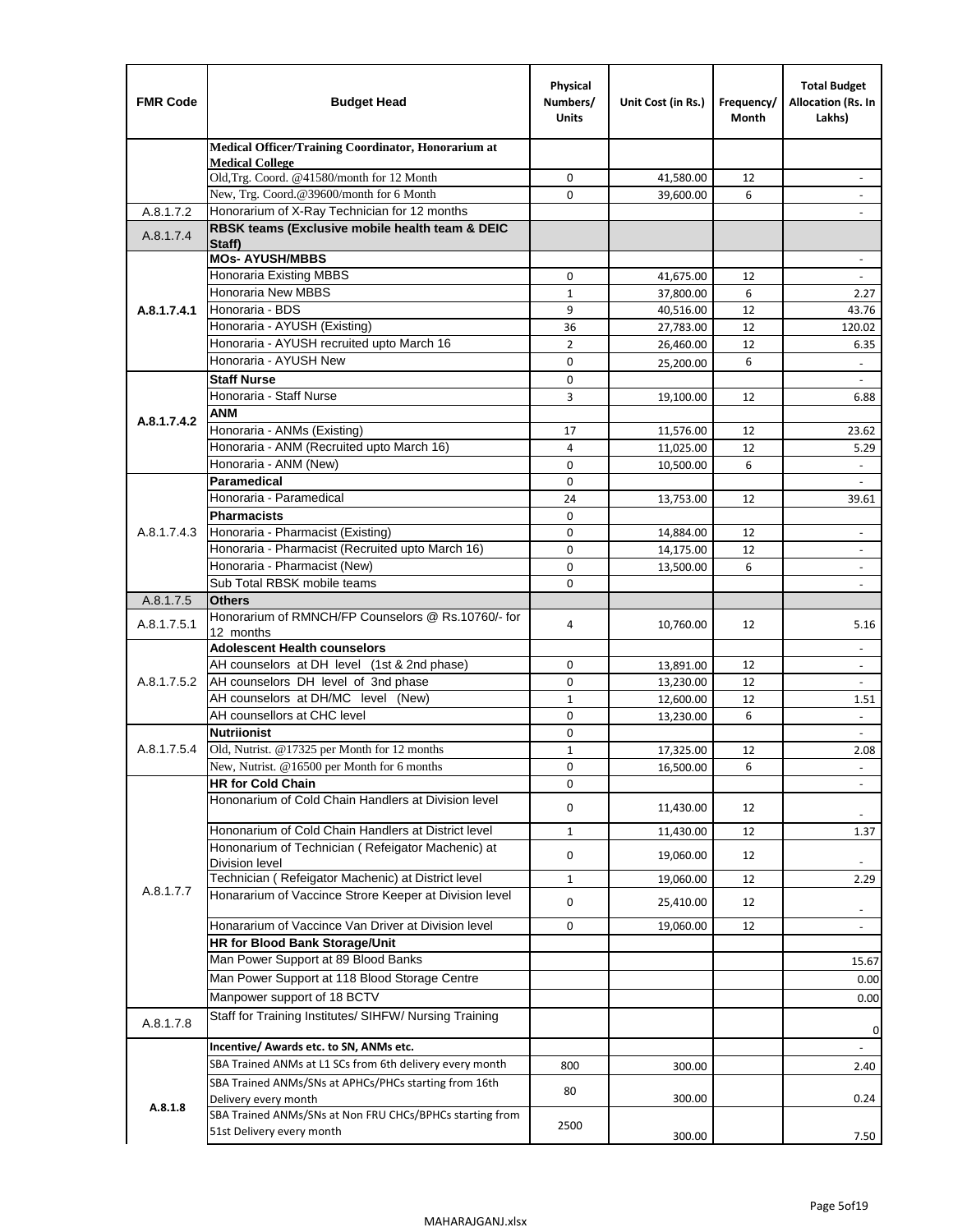| <b>FMR Code</b>      | <b>Budget Head</b>                                                                                    | Physical<br>Numbers/<br><b>Units</b> | Unit Cost (in Rs.) | Frequency/<br>Month | <b>Total Budget</b><br>Allocation (Rs. In<br>Lakhs) |
|----------------------|-------------------------------------------------------------------------------------------------------|--------------------------------------|--------------------|---------------------|-----------------------------------------------------|
|                      | Incentives for EMOC teams at below District level starting from<br>6th CS every month @Rs 3000/CS     | 35                                   |                    |                     |                                                     |
| A.8.1.9              | Honorarium of Data Entry Operator at DH                                                               |                                      | 3,000.00           |                     | 1.05                                                |
| A.8.1.10             | <b>Other Incentives Schemes (Pl.Specify)</b>                                                          |                                      |                    |                     | 0.92                                                |
| A.8.1.10.1           | Fixed difficult area Incentive                                                                        | 0                                    |                    |                     |                                                     |
|                      | FRU Operationalization for Gynae & anaesthetist                                                       |                                      |                    |                     |                                                     |
| A.8.1.10.2           | specialist on call from govt sector for NHPDs & HPDs                                                  | 60                                   | 3,000.00           |                     | 1.80                                                |
| A.8.1.10.3           | FRU Operationalization Gynaecologists specialist on call<br>for NHPDs & HPDs                          | 30                                   | 4,500.00           |                     | 1.35                                                |
| A.8.1.10.4           | FRU Operationalization anaesthetist specialist on call for<br>NHPDs & HPDs                            | 60                                   | 3,000.00           |                     | 1.80                                                |
| A.8.1.10.5           | Performance based Incentives to RMNCH+A Counsellors<br>in Family Planning @ Rs.50/ client             | 200                                  | 50.00              |                     | 0.10                                                |
| A.8.1.11             | <b>Support Staff for Health Facilities</b>                                                            |                                      |                    |                     |                                                     |
|                      | <b>HR-NRC</b>                                                                                         |                                      |                    |                     | $\overline{\phantom{m}}$                            |
|                      | Cook                                                                                                  |                                      |                    |                     |                                                     |
|                      | Old, Cook @7500 per Month for 12 months                                                               | 1                                    | 7,500.00           | 12                  | 0.90                                                |
|                      | New, Cook @7500 per Month for 6 months                                                                | 0                                    | 7,500.00           | 6                   | $\overline{\phantom{a}}$                            |
|                      | <b>Care Taker</b>                                                                                     |                                      |                    |                     |                                                     |
|                      | Old, Caretaker @6400 per Month for 12 months                                                          | $\mathbf{1}$                         | 6,400.00           | 12                  | 0.77                                                |
|                      | New, Caretaker @6400 per Month for 6 months                                                           | $\Omega$                             | 6,400.00           | 6                   |                                                     |
|                      | <b>Cleaner</b>                                                                                        |                                      |                    |                     |                                                     |
|                      | Old, Cleaner @6400 per Month for 12 months                                                            | 1                                    | 6,400.00           | 12                  | 0.77                                                |
|                      | New, Cleaner @6400 per Month for 6 months                                                             | 0                                    | 6,400.00           | 6                   |                                                     |
|                      | <b>HR-SNCU</b>                                                                                        |                                      |                    |                     |                                                     |
| A.8.1.11.f           | Cleaner/ Ward Ayah/Security Guard<br>Existing CL/WA Honorarium @ Rs. 6400/monty for 12                |                                      |                    |                     |                                                     |
|                      | months                                                                                                | 0                                    | 6,400.00           | 12                  |                                                     |
|                      | New CL/WA/SG Honorarium @ Rs. 6400/month for 6                                                        |                                      |                    |                     |                                                     |
|                      | month                                                                                                 | 9                                    | 6,400.00           | 6                   | 3.46                                                |
|                      | <b>Data Entry Oprator</b>                                                                             |                                      |                    |                     |                                                     |
|                      | old DEO Honorarium @ Rs.12000/- p.m. for 12 months                                                    | $\mathbf 0$                          |                    | 12                  |                                                     |
|                      | New DEO Honorarium @ Rs.12000/- p.m. for 6 months                                                     |                                      | 12,000.00          |                     |                                                     |
|                      |                                                                                                       | $\mathbf{1}$                         | 12,000.00          | 6                   | 0.72                                                |
|                      | Human Resource Pediatric Intencive Care unit (PICU)                                                   |                                      |                    |                     |                                                     |
|                      | Ward Aaya/Sweeper Honorarium @ Rs. 6400/Month for 6                                                   |                                      |                    |                     |                                                     |
|                      | months                                                                                                | $\Omega$                             | 6,400.00           | 6                   | $\overline{\phantom{a}}$                            |
|                      | <b>Sub-total HR</b>                                                                                   |                                      |                    |                     | 565.40                                              |
|                      |                                                                                                       |                                      |                    |                     |                                                     |
| A.9                  | <b>TRAINING</b>                                                                                       |                                      |                    |                     |                                                     |
| A.9.1                | Skill lab                                                                                             |                                      |                    |                     |                                                     |
| A.9.1.3              | Training Motivation and follow up visit                                                               |                                      |                    |                     | 0                                                   |
| A.9.3                | <b>Maternal Health Training</b>                                                                       |                                      |                    |                     | $\overline{\phantom{a}}$                            |
| A.9.3.1.4            | Training of ANMs / LHVs in SBA                                                                        |                                      |                    |                     | 7.60                                                |
| A.9.3.7<br>A.9.3.7.1 | Other maternal health training (please specify)<br>MDR training of District and Block level officials | 3                                    |                    |                     |                                                     |
|                      |                                                                                                       |                                      | 22,950.00          |                     | 0.69<br>$\omega$                                    |
| A.9.3.7.5            | ANM Training on new ANC guidelines and HRPs<br>District level                                         | 3                                    | 29,300.00          |                     | 0.88                                                |
|                      | <b>Block Level</b>                                                                                    | 12                                   |                    |                     | 3.73                                                |
| A.9.10               | <b>Training (Nursing)</b>                                                                             |                                      | 31,050.00          |                     | $\overline{\phantom{a}}$                            |
|                      | Strengthening of Existing Training Institutions/Nursing School                                        |                                      |                    |                     |                                                     |
| A.9.10.1             | excluding infrastructure and HR.                                                                      | 0                                    | 4,300,000.00       |                     |                                                     |
| A.9.10.2             | New Training Institutions/School                                                                      | 1                                    | 152,000.00         |                     | 1.52                                                |
|                      | <b>National Dewarming Day</b>                                                                         |                                      |                    |                     |                                                     |
| A.9.11.3             | Orientaion meeting-District level                                                                     | 1                                    | 5000               | $\overline{2}$      | 0.10                                                |
|                      | Orientaion meeting-Block level                                                                        | 12                                   | 7500               | $\overline{2}$      | 1.80                                                |
| A.9.12               | <b>RBSK training</b>                                                                                  |                                      |                    |                     | $\overline{\phantom{a}}$                            |
| A.9.12.1             | RBSK Training -Training of Mobile health team -<br>technical and managerial (5 days)                  |                                      |                    |                     | 0                                                   |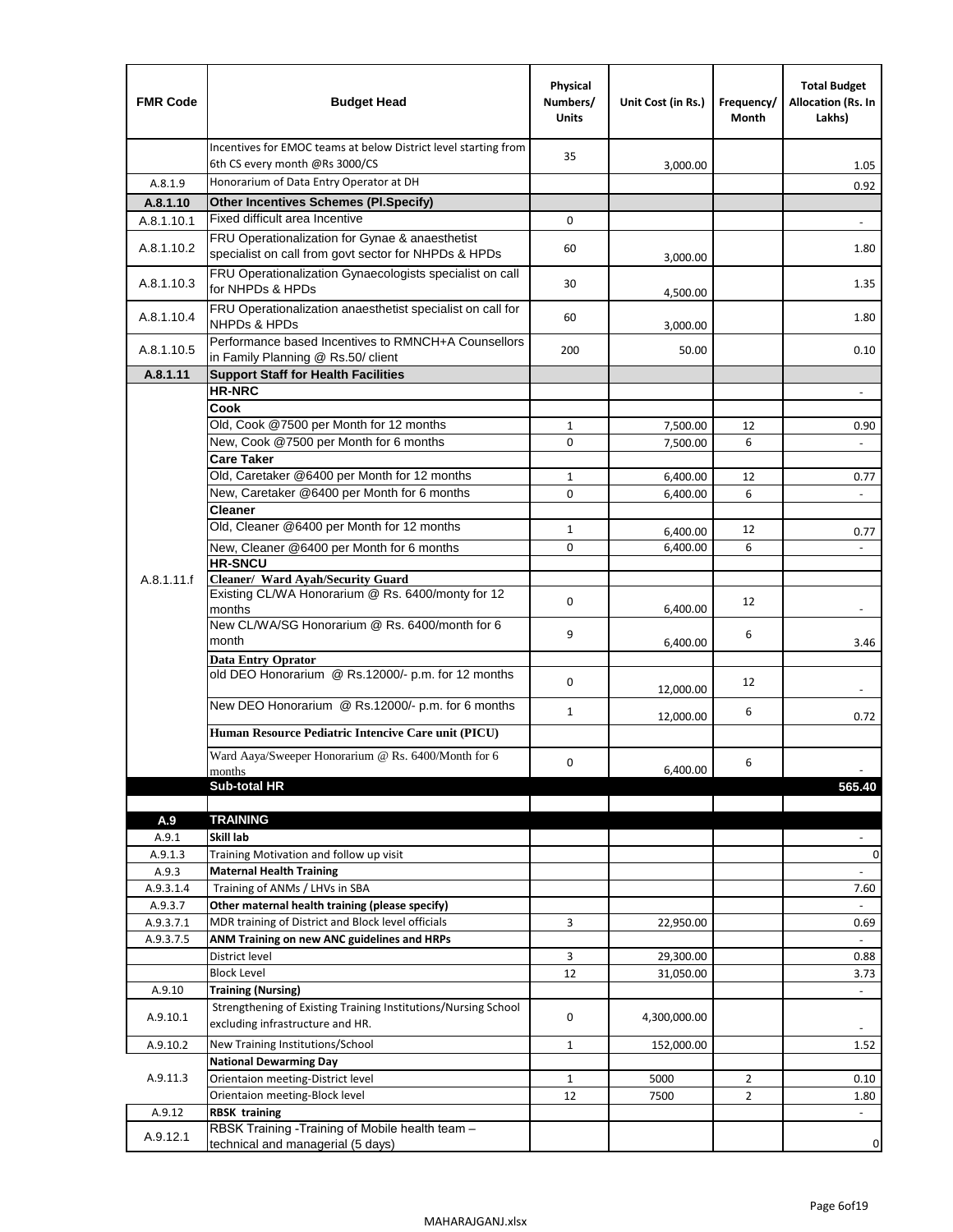| <b>FMR Code</b>      | <b>Budget Head</b>                                                                           | Physical<br>Numbers/<br><b>Units</b> | Unit Cost (in Rs.)     | Frequency/<br><b>Month</b> | <b>Total Budget</b><br>Allocation (Rs. In<br>Lakhs) |
|----------------------|----------------------------------------------------------------------------------------------|--------------------------------------|------------------------|----------------------------|-----------------------------------------------------|
|                      |                                                                                              |                                      |                        |                            |                                                     |
|                      | <b>Sub-total Training</b>                                                                    |                                      |                        |                            | 16.31                                               |
| A.10                 | <b>PROGRAMME MANAGEMENT</b>                                                                  |                                      |                        |                            |                                                     |
| A.10.2               | Contractual Staff for DPMSU recruited and in position                                        |                                      |                        |                            |                                                     |
| A.10.2.1             | District Programme Manager                                                                   | $\mathbf{1}$                         |                        | 12                         |                                                     |
| A.10.2.2             | District Accounts Manager                                                                    | 1                                    | 39,690.00              | 12                         | 4.76                                                |
| A.10.2.3             | District Data Manager                                                                        | $\mathbf{1}$                         | 32,303.00              | 12                         | 3.88                                                |
| A.10.2.4             | Consultants/ Programme Officers (Kindly Specify)                                             | $\mathbf 0$                          | 22,050.00              |                            | 2.65                                                |
|                      | Honorarium of RKSK Coordinator                                                               |                                      |                        |                            |                                                     |
| A.10.2.5             | Accountants                                                                                  | $\mathbf{1}$<br>0                    | 25,000.00              | 9                          | 2.25                                                |
| A.10.2.6             | Data Entry Operators                                                                         | 0                                    |                        |                            | $\sim$                                              |
| A.10.2.7             | Support Staff (Kindly Specify)                                                               | $\mathbf{1}$                         | 8,269.00               | 12                         | 0.99                                                |
| A.10.2.8.1           | Operational Cost for DPMU unit                                                               | $\mathbf{1}$                         | 89,250.00              | 12                         | 10.71                                               |
| A.10.2.8.5           | <b>DEIC Managers</b>                                                                         | $\mathbf 0$                          | 33,000.00              | 10                         |                                                     |
| A.10.3               | <b>Strengthening of Block PMU</b>                                                            |                                      |                        |                            |                                                     |
| A.10.3.1             | <b>Block Programme Manager</b>                                                               |                                      |                        |                            | 34.93                                               |
| A.10.3.2             | <b>Block Accounts Manager</b>                                                                |                                      | 12,128.00              | 12                         | 17.46                                               |
| A.10.3.7.1           | Operational Cost for BPMU unit                                                               | 12                                   | 15,000.00              | 12                         | 21.60                                               |
|                      | <b>Concurrent Audit system</b>                                                               |                                      |                        |                            |                                                     |
| A.10.6               | Monthly Concurrent Audit                                                                     | $\mathbf{1}$                         | 4,500.00               | 12                         | 0.54                                                |
|                      | <b>Block Spesific Work</b>                                                                   | 12                                   | 500.00                 | 12                         | 0.72                                                |
| A.10.7               | <b>Mobility Support, Field Visits</b>                                                        |                                      |                        |                            |                                                     |
| A.10.7.2<br>A.10.7.3 | DPMU/District<br><b>BPMU/Block</b>                                                           | $\overline{2}$<br>12                 | 30,000.00              | 12<br>12                   | 7.20                                                |
| A.10.8.1             | Vehicles for Divisional / AD office                                                          | 0                                    | 30,000.00<br>30,000.00 | 12                         | 43.20                                               |
|                      |                                                                                              |                                      |                        |                            |                                                     |
|                      | <b>Sub-total Programme Management</b>                                                        |                                      |                        |                            | 150.89                                              |
|                      |                                                                                              |                                      |                        |                            |                                                     |
|                      | Total of RMNCH+A                                                                             |                                      |                        |                            | 2,377.34                                            |
|                      |                                                                                              |                                      |                        |                            |                                                     |
| в                    | Additionalities under NRHM (Mission Flexible Pool)                                           |                                      |                        |                            |                                                     |
| <b>B1</b>            | <b>ASHA</b>                                                                                  |                                      |                        |                            |                                                     |
| B1.1.1.3             | <b>Supplementary training for ASHAs</b>                                                      |                                      |                        |                            |                                                     |
| B1.1.1.3.1           | TOT of ASHA Trainer- I round (at RHFWTC)                                                     |                                      |                        |                            |                                                     |
|                      | Batch cost+Equipment+Module+ Monitoring Visit                                                |                                      |                        |                            |                                                     |
| B1.1.1.3.2           | TOT of ASHA Trainers -II Round (at RHFWTC)                                                   |                                      |                        |                            |                                                     |
| B1.1.1.4             | Post training support and supervision                                                        |                                      |                        |                            | $\omega$                                            |
|                      | Supervision costs by ASHA facilitators<br>(12 months)                                        |                                      |                        |                            | 60.00                                               |
| B1.1.1.4.1           | Supervision costs by ASHA facilitators<br>(6 months)                                         |                                      |                        |                            |                                                     |
|                      |                                                                                              |                                      |                        |                            |                                                     |
| B1.1.1.4.2           | Monthly review Meeting of ASHA Sangini with BCPM                                             |                                      |                        |                            | 1.80                                                |
| B <sub>1.1.3</sub>   | Performance Incentive/Other Incentive to ASHAs (if                                           |                                      |                        |                            |                                                     |
| B1.1.3.1             | any)<br><b>ASHA incentives under Maternal Health</b>                                         |                                      |                        |                            |                                                     |
| B1.1.3.1.2           | Maternal Death Audit Information                                                             | 286                                  | 200.00                 |                            | 0.57                                                |
| B1.1.3.2             | Incentive to ASHA under Child Health                                                         |                                      |                        |                            | ÷.                                                  |
| B1.1.3.2.1           | Incentive for Home Based Newborn Care programme                                              | 66672                                | 250.00                 |                            | 166.68                                              |
| B1.1.3.2.4           | Incentive for referral of SAM cases to NRC @ Rs.50/Case                                      | 240                                  | 50.00                  |                            | 0.12                                                |
| B1.1.3.2.5           | Incentive for follow up of discharge of SAM children from<br>NRCs @ Rs. 100/ for 4 Follow up | 240                                  | 100.00                 |                            | 0.24                                                |
| B1.1.3.3             | ASHA Incentives under family planning (ESB/ PPIUCD/<br>Others)                               |                                      |                        |                            |                                                     |
| B1.1.3.3.1           | ASHA PPIUCD incentive for accompanying the client for<br>PPIUCD insertion                    | 2000                                 | 150.00                 |                            | 3.00                                                |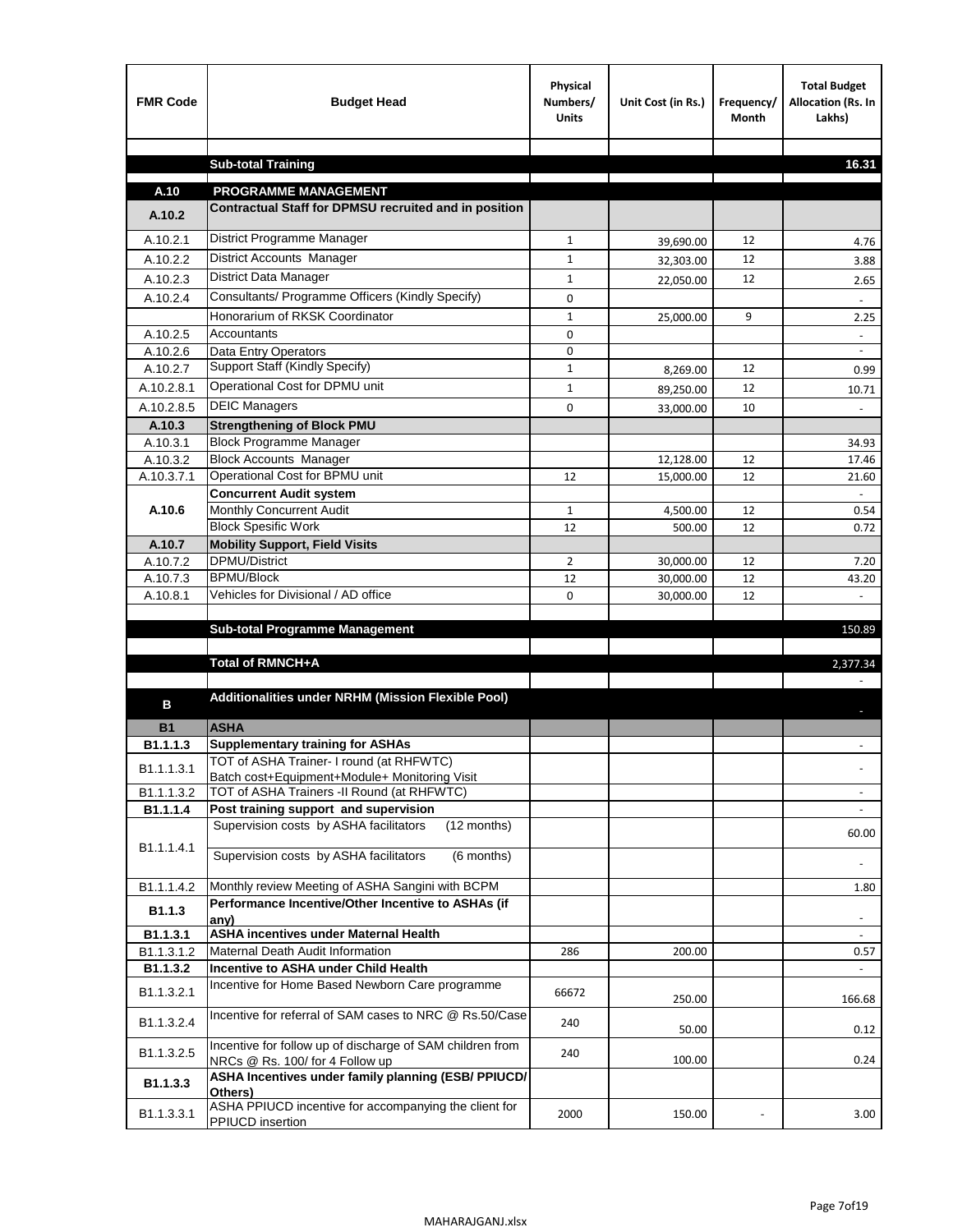| <b>FMR Code</b>            | <b>Budget Head</b>                                                                                                                                                    | Physical<br>Numbers/<br><b>Units</b> | Unit Cost (in Rs.)     | Frequency/<br>Month | <b>Total Budget</b><br><b>Allocation (Rs. In</b><br>Lakhs) |
|----------------------------|-----------------------------------------------------------------------------------------------------------------------------------------------------------------------|--------------------------------------|------------------------|---------------------|------------------------------------------------------------|
|                            | ASHA incentive under ESB scheme for promoting<br>spacing of births @ 500/- per ASHA/client                                                                            | 750                                  | 500.00                 |                     | 3.75                                                       |
| B <sub>1.1</sub> , 3, 3, 2 | Spacing for 2 years after marriage @ 500/- per<br>ASHA/client                                                                                                         | 700                                  | 500.00                 |                     | 3.50                                                       |
| B1.1.3.3.3                 | ASHA Incentive under ESB scheme for promoting<br>adoption of limiting method upto two children @ Rs. 1000<br>per client                                               | 1000                                 | 1,000.00               |                     | 10.00                                                      |
| B1.1.3.6                   | <b>ASHA Incentives (other)</b>                                                                                                                                        |                                      |                        |                     |                                                            |
| B <sub>1.1</sub> , 3, 5, 3 | ASHA incentive for NDD for 2 round                                                                                                                                    | 2666                                 | 100.00                 | $\overline{2}$      | 5.33                                                       |
| B <sub>1.1</sub> .3.6.1    | Amount to be released for 12 months for Routine<br>activities (4 month incentive for ASHAs those are yet to<br>be placed)                                             |                                      |                        |                     | 298.64                                                     |
| B1.1.3.6.4                 | Incentive to ASHA Facilitator (12 Months)                                                                                                                             |                                      |                        |                     | 3.60                                                       |
| B <sub>1.1</sub> .3.6.5    | Reimbursement of travel expenses for accompanying a<br>woman to facility for surgical abortion (MVA/EVA) @<br>Rs.150/-per case                                        | 20                                   | 150.00                 |                     | 0.03                                                       |
| B <sub>1.1</sub> .3.6.6    | Reimbursement of travel expenses for accompanying a<br>woman to facility for medical abortion (MMA) @ Rs.225/-<br>per case                                            | 20                                   | 225.00                 |                     | 0.05                                                       |
| B1.1.3.6.9                 | ASHA Torch (NO. of ASHA +AF) @ Rs. 262.20                                                                                                                             |                                      |                        |                     | 7.25                                                       |
| B1.1.3.7                   | Other (support provisions to ASHA such as uniform,<br>diary, ASHA Ghar etc)                                                                                           |                                      |                        |                     |                                                            |
| B <sub>1.1</sub> .3.7.2    | ASHA Payment Voucher, Payment Register and VHIR<br>1.@ Rs. 25/ASHA, 2.@Rs.50/AF, 3.@Rs.150/block for<br>ASHa master payment register,<br>4. @Rs.174.5/ASHA/B1.1.3.7.2 |                                      |                        |                     | 5.39                                                       |
| B <sub>1.1</sub> , 3.7.4   | ASHA SAREE (TA/DA for Attending monthly meeting) No.<br>of ASHA+AF @ Rs.450                                                                                           |                                      |                        |                     | 12.45                                                      |
| B1.1.5.1                   | Honorarium of Regional Coordinator                                                                                                                                    |                                      |                        |                     | ÷,                                                         |
| B <sub>1.1.5.2</sub>       | Honararium of District Community Process Manager                                                                                                                      | $\mathbf{1}$                         | 32,303.00              | 12                  | 3.88                                                       |
| B1.1.5.3                   | Honararium of Block Community Process Manager                                                                                                                         | 12                                   | 12,000.00              | 12                  | 17.28                                                      |
|                            | Mobility cost for ARC/AMG                                                                                                                                             |                                      |                        |                     |                                                            |
| B <sub>1.1.5.4</sub>       | AMG cost                                                                                                                                                              | $\mathbf{1}$                         | 10,000.00              | $\mathbf{1}$        | 0.10                                                       |
|                            | Quarterly BCPM meeting at Divisional Head Quarter @<br>rs. 500/BCPM/atr.                                                                                              |                                      |                        |                     |                                                            |
|                            |                                                                                                                                                                       |                                      |                        |                     |                                                            |
|                            | <b>Sub Total of ASHA</b>                                                                                                                                              |                                      |                        |                     | 603.65148                                                  |
| B.2                        | <b>Untied Fund</b>                                                                                                                                                    |                                      |                        |                     |                                                            |
| B <sub>2.3</sub>           | <b>CHCs</b>                                                                                                                                                           |                                      |                        |                     | 22.50                                                      |
| B <sub>2.4</sub>           | <b>PHCs</b>                                                                                                                                                           |                                      |                        |                     | 29.75                                                      |
|                            | <b>Sub Total of Untied Fund</b>                                                                                                                                       |                                      |                        |                     | 52.25                                                      |
|                            |                                                                                                                                                                       |                                      |                        |                     |                                                            |
| <b>B9</b>                  | <b>Mainstreaming of AYUSH</b>                                                                                                                                         |                                      |                        |                     |                                                            |
| B.9.1<br>B.9.1.1           | Medical Officers at CHCs/ PHCs (Only AYUSH)<br>DH                                                                                                                     | 4                                    |                        | 12                  |                                                            |
| B.9.1.2                    | <b>FRUs</b>                                                                                                                                                           | 4                                    | 29,106.00              | 12                  | 13.97                                                      |
| B.9.1.3                    | Non FRU SDH/ CHC                                                                                                                                                      | 14                                   | 29,106.00              | 12                  | 13.97<br>48.90                                             |
| B.9.1.4                    | 24 X 7 PHC                                                                                                                                                            | 6                                    | 29,106.00<br>29,106.00 | 12                  | 20.96                                                      |
| B.9.1.5                    | Non-24 X 7 PHCs/ APHCs                                                                                                                                                | $\mathbf{1}$                         | 29,106.00              | 12                  | 3.49                                                       |
| <b>B.9.2</b>               | Other Staff Nurses and Supervisory Nurses/ AYUSH<br>pharmacists (Only AYUSH)                                                                                          |                                      |                        |                     |                                                            |
| B.9.2.1                    | DH                                                                                                                                                                    | $\mathbf{1}$                         | 10,914.75              | 12                  | 1.31                                                       |
| B.9.2.2                    | <b>FRUs</b>                                                                                                                                                           | $\overline{2}$                       |                        | 12                  |                                                            |
| B.9.2.3                    | Non FRU SDH/ CHC                                                                                                                                                      |                                      | 10,914.75              |                     | 2.62                                                       |
|                            | 24 X 7 PHC                                                                                                                                                            | 8                                    | 10,914.75              | 12                  | 10.48                                                      |
| B.9.2.4                    |                                                                                                                                                                       | $\overline{2}$                       | 10,914.75              | 12                  | 2.62                                                       |
| B.9.2.5                    | Non-24 X 7 PHCs                                                                                                                                                       | 0                                    | 10,914.75              | 12                  | $\blacksquare$                                             |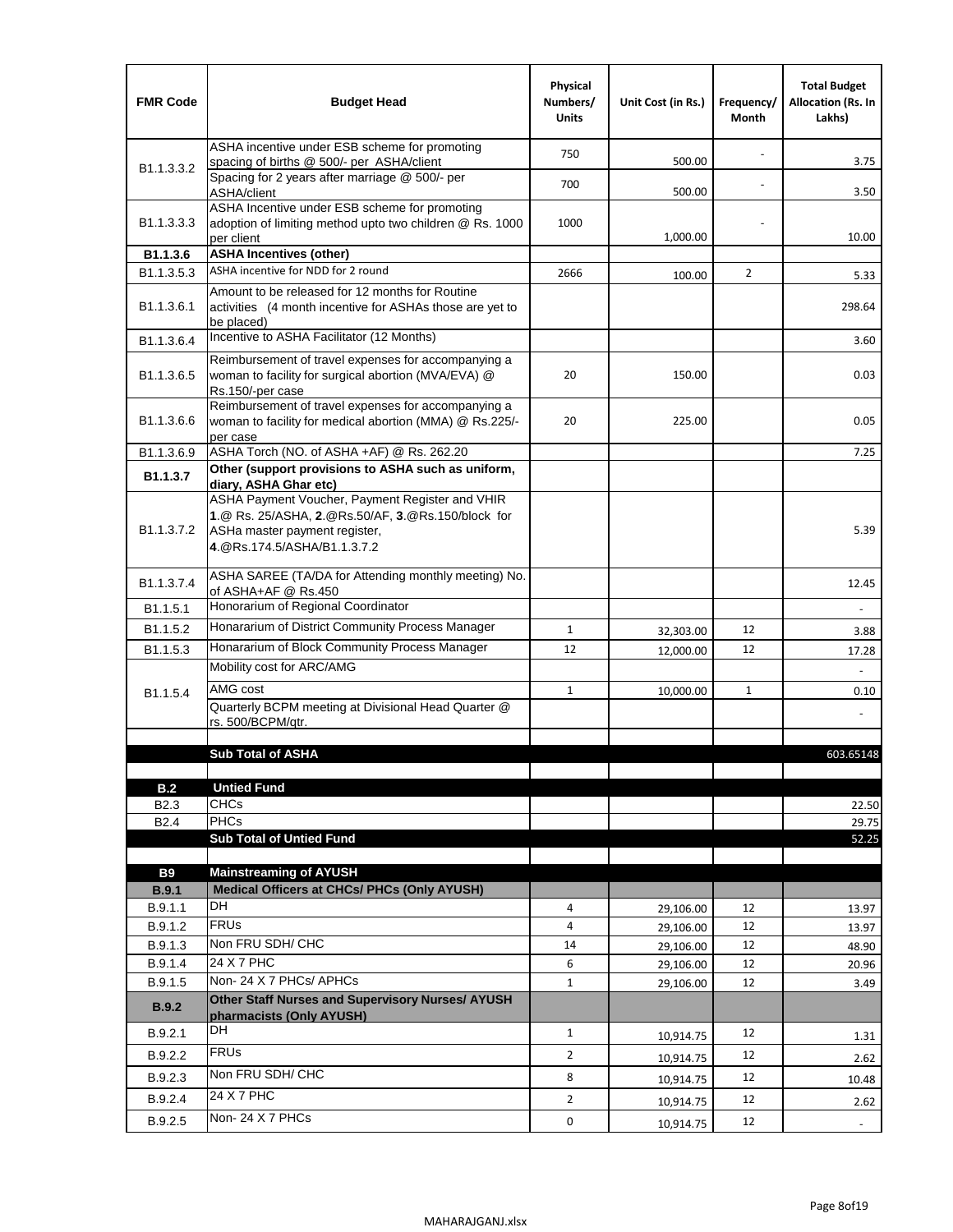| <b>FMR Code</b>               | <b>Budget Head</b>                                                                              | Physical<br>Numbers/<br><b>Units</b> | Unit Cost (in Rs.) | Frequency/<br>Month | <b>Total Budget</b><br>Allocation (Rs. In<br>Lakhs) |
|-------------------------------|-------------------------------------------------------------------------------------------------|--------------------------------------|--------------------|---------------------|-----------------------------------------------------|
|                               | Panchkarma Unit Lokbabdhu Rajnarayna Joint<br><b>Hospital, Lucknow</b>                          |                                      |                    |                     |                                                     |
| B.9.2.6                       | Honararium of Panchkarma Technician (1Male and 1<br>Female)                                     | 0                                    | 10,000.00          | 12                  |                                                     |
|                               | Honorarium of Panchkarma Attendent                                                              | 0                                    | 8,000.00           | 12                  |                                                     |
|                               | Lumpsum amount for Sweeper (Safai Karmi)                                                        |                                      |                    |                     | 0                                                   |
| <b>B9.3</b>                   | <b>Other Activities (Excluding HR)</b>                                                          |                                      |                    |                     |                                                     |
| B9.3.1                        | Contingency AYUSH wings                                                                         | $\mathbf{1}$                         | 20,000.00          |                     | 0.20                                                |
| B9.3.3                        | Establishment of Panchkarma Unit                                                                |                                      |                    |                     | $\mathbf 0$                                         |
| B9.3.4                        | Construction of AYUSH Wing                                                                      | 0                                    | 3,000,000.00       |                     |                                                     |
|                               |                                                                                                 |                                      |                    |                     |                                                     |
|                               | Sub Total of Mainstreaming of AYUSH                                                             |                                      |                    |                     | 118.52                                              |
|                               |                                                                                                 |                                      |                    |                     |                                                     |
| <b>B10</b>                    | <b>IEC-BCC NRHM</b>                                                                             |                                      |                    |                     |                                                     |
| B.10.3.5                      | <b>Girls Child Day</b><br><b>Division level</b>                                                 | 0                                    | 50,000.00          | 1                   |                                                     |
|                               | <b>Block level</b>                                                                              | 12                                   | 10,000.00          | $\mathbf{1}$        | 1.20                                                |
| <b>B.10.7</b>                 | Priniting activities (please specify)                                                           |                                      |                    |                     |                                                     |
| B.10.7.1                      | SM booklet @Rs 20.00 for all ANCs                                                               | 95197                                | 20.00              |                     | 19.04                                               |
|                               | MCP card @ Rs 10 for all ANCs                                                                   | 95197                                | 10.00              |                     | 9.52                                                |
| <b>B.10.7.4</b><br>B.10.7.4.1 | <b>Other printing</b><br><b>IEC-BCC Material for NDD</b>                                        |                                      |                    |                     |                                                     |
|                               | IEC material, poster, banner @ Rs. 14000 per block for 2<br>round                               | 12                                   | 14000              | $\overline{2}$      | 3.36                                                |
|                               | Teaching and community hand bills/pumphlets and check<br>list @ Rs. 14000 per block for 2 round | 12                                   | 14000              | $\overline{2}$      | 3.36                                                |
|                               | 5 Fipchart per block @ Rs. 200 per Flip chart( one time)                                        | 60                                   | 200                | 1                   | 0.12                                                |
|                               | AWW and Teacher hand out @ Rs. 7 each for 2 round                                               | 5267                                 | $\overline{7}$     | 2                   | 0.74                                                |
|                               | ASHA hand out @ Rs. 2 each for 2 round                                                          | 2666                                 | $\overline{2}$     | $\overline{2}$      | 0.11                                                |
|                               | <b>AFHC cards</b>                                                                               |                                      |                    |                     |                                                     |
| <b>B.10.7.4.2</b>             | For DH & MC level Existing AFHS clinics<br>For CHC level Existing AFHS clinics                  | 1                                    | 0.50<br>0.50       | 2000<br>2000        | 0.01                                                |
|                               | For PHC level existing AFHS clinics                                                             | 12<br>24                             | 0.50               | 2000                | 0.12<br>0.24                                        |
|                               | AFHC Register (3 register per clinic)                                                           | 111                                  | 150.00             | $\mathbf{1}$        | 0.17                                                |
|                               | Printing of RBSK card and registers                                                             | 0                                    |                    |                     |                                                     |
|                               | MHT Register for AWC                                                                            | 685                                  | 100.00             | $\mathbf{1}$        | 0.69                                                |
|                               | MHT Register for School<br>(Class-1 to 12)                                                      | 471                                  | 100.00             | $\mathbf{1}$        | 0.47                                                |
| B.10.7.4.3                    | RBSK Format (microplan, reporting) @ Rs. 3000/ per                                              | 12                                   |                    | $\mathbf{1}$        |                                                     |
|                               | block<br>RBSK card for children of AWC and School                                               |                                      | 3,000.00           |                     | 0.36                                                |
|                               | AWC (Twice in year)                                                                             | 342408                               | 1.20               |                     | 4.11                                                |
|                               | School (Class 1 to 12)                                                                          | 235720                               | 0.75               |                     | 1.77                                                |
|                               |                                                                                                 |                                      |                    |                     |                                                     |
|                               | <b>Sub Total IEC</b>                                                                            |                                      |                    |                     | 45.37                                               |
| <b>B.11</b>                   |                                                                                                 |                                      |                    |                     |                                                     |
| B.11.2.5                      | Recurring support of 18 BCTV                                                                    |                                      |                    |                     | 0                                                   |
|                               |                                                                                                 |                                      |                    |                     |                                                     |
| <b>B14</b>                    | Innovations (if any)                                                                            |                                      |                    |                     |                                                     |
| B14.6                         | Religious and Community Leaders Meet @ Rs.<br>10000/District/meeting                            | $\mathbf{1}$                         | 10,000.00          |                     | 0.10                                                |
| B14.11                        | Rogi Sahayata Kendra @ Rs. 664200 including 5%<br>increment in HR cost                          |                                      |                    |                     | 6.64                                                |
| B14.12                        | AAA Platform - Monitoring & Microplanning meeting for<br>frontline workers                      |                                      |                    |                     | 52.19                                               |
|                               | Nurse Mentor Programme and Establishment of Mini                                                |                                      |                    |                     |                                                     |
|                               | <b>Skill Lab</b>                                                                                |                                      |                    |                     |                                                     |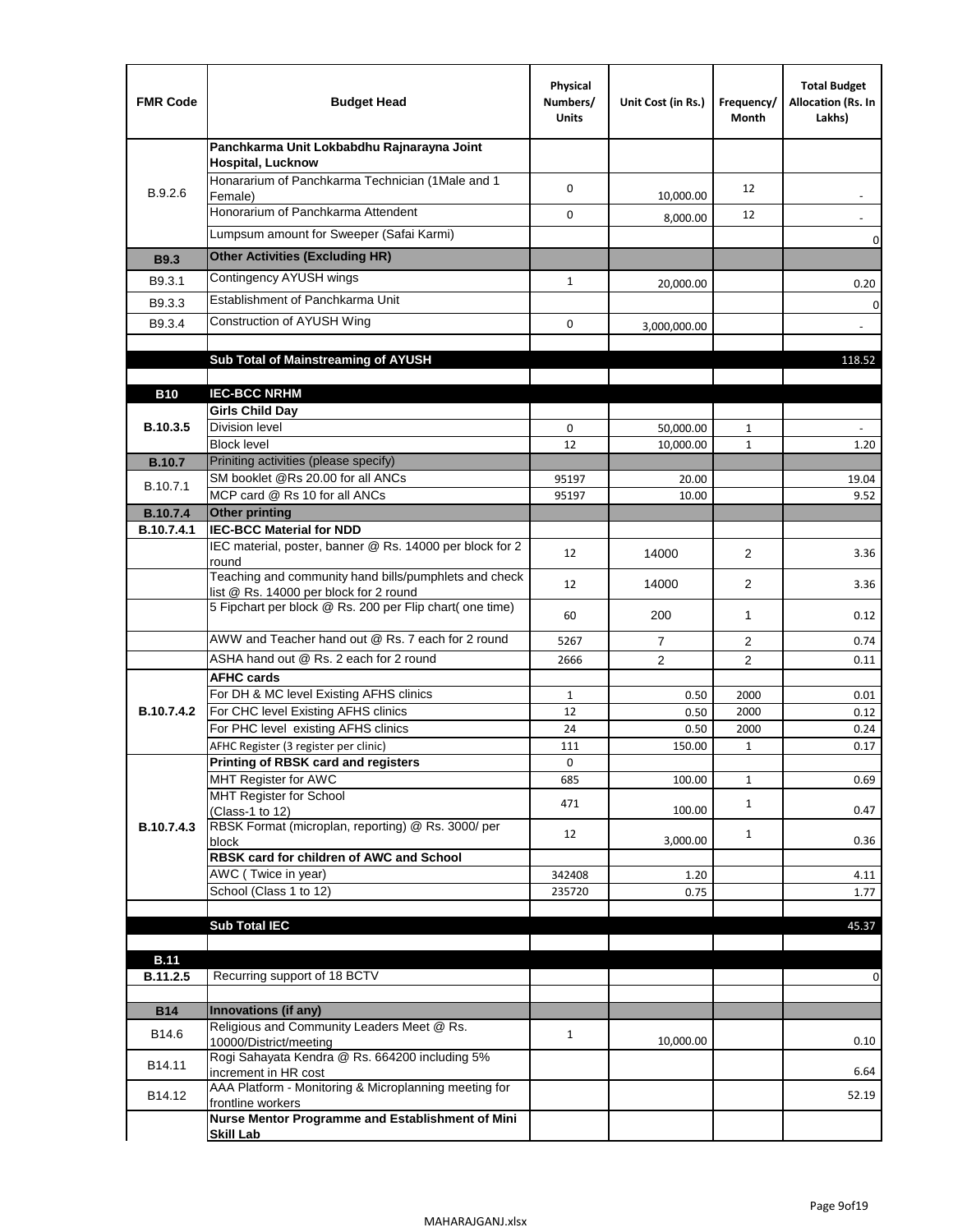| <b>FMR Code</b>     | <b>Budget Head</b>                                                                              | Physical<br>Numbers/<br><b>Units</b> | Unit Cost (in Rs.) | Frequency/<br>Month | <b>Total Budget</b><br>Allocation (Rs. In<br>Lakhs) |
|---------------------|-------------------------------------------------------------------------------------------------|--------------------------------------|--------------------|---------------------|-----------------------------------------------------|
| B14.19              | Honoraium of Naurse Mentor (Existing)                                                           | 1                                    | 38,588.00          | 12                  | 4.63                                                |
|                     | Honoraium of Naurse Mentor for 12 montys (New)                                                  | $\mathbf 1$                          | 36,750.00          | 12                  | 4.41                                                |
|                     | Honoraium of Naurse Mentor fro 10 months (New)                                                  | 0                                    | 36,750.00          | 10                  | $\blacksquare$                                      |
| B14.22              | Training Strategy for Village Health and Nutrition Days<br>(VHNDs)                              |                                      |                    |                     | 6.51                                                |
|                     | Free Transport Facilities to PLHIV(People Living with                                           |                                      |                    |                     |                                                     |
| B14.25              | HIV) for treatment                                                                              |                                      |                    |                     |                                                     |
|                     | On ART cost                                                                                     |                                      |                    |                     | 8.36                                                |
|                     | <b>PRE ART Cost</b>                                                                             |                                      |                    |                     | 1.65                                                |
|                     | <b>KAYAKALP' Award Scheme</b>                                                                   |                                      |                    |                     |                                                     |
|                     | Training for Swachha Bharat Abhiyan                                                             |                                      |                    |                     |                                                     |
|                     | Awareness cum Internal Assessors Training Workshop @                                            |                                      |                    |                     |                                                     |
|                     | Rs. 33000/Disitrict                                                                             |                                      |                    |                     | 0.33                                                |
|                     | District level Hospital Rs. 20000/District                                                      |                                      |                    |                     | 0.20                                                |
|                     | <b>CHC</b> level                                                                                | 2                                    | 15,000.00          |                     | 0.30                                                |
|                     | PHC level                                                                                       | 5                                    | 6,000.00           |                     | 0.30                                                |
| B14.29              | <b>Internal Assessment</b>                                                                      |                                      |                    |                     |                                                     |
|                     | District level Hospital (Quarterly)                                                             | $\mathbf 1$                          | 2,000.00           | 4                   | 0.08                                                |
|                     | CHC level (Quarterly)                                                                           | $\overline{2}$                       | 1,000.00           | $\overline{4}$      | 0.08                                                |
|                     | PHC level (Quarterly)                                                                           | 5                                    | 500.00             | 4                   | 0.10                                                |
|                     | <b>Peer Assessment</b>                                                                          |                                      |                    |                     |                                                     |
|                     | <b>District level Hospital</b>                                                                  | 1                                    | 25,000.00          |                     | 0.25                                                |
|                     | <b>CHC</b> level                                                                                | $\overline{2}$                       | 10,000.00          |                     | 0.20                                                |
|                     | PHC level                                                                                       | 5                                    | 5,000.00           |                     | 0.25                                                |
|                     | <b>Matritwa Saptah</b>                                                                          |                                      |                    |                     |                                                     |
|                     | District level activities @Rs 50000                                                             | $\mathbf{1}$                         | 50,000.00          |                     | 0.50                                                |
|                     | Mobility support @ Rs 17600/block                                                               | 12                                   | 17,600.00          |                     | 2.11                                                |
| B14.33              | Printing of formats, reports and HRP register @ 50/ANM                                          | 298                                  | 50.00              |                     | 0.15                                                |
|                     | <b>IEC Support</b>                                                                              |                                      |                    |                     |                                                     |
|                     | District level                                                                                  | 1                                    | 2,500.00           |                     | 0.03                                                |
|                     | <b>Block Level</b>                                                                              | 12                                   | 25,000.00          |                     | 3.00                                                |
|                     | hoarding 5/dist & 1/FRU & 1/block @ Rs. 2000/-                                                  | 20                                   | 2,000.00           |                     | 0.40                                                |
|                     | <b>Gestational Diabetes Mallitius Pilot - 18 districts</b>                                      |                                      |                    |                     |                                                     |
|                     |                                                                                                 |                                      |                    |                     |                                                     |
| B14.34              | Glucometer @ 1 /ANM+2/Block+2 additional<br>Procurement of Glucose 75mg, (2*all ANCs+24*5%GDMs) | 0                                    | 3,000.00           |                     |                                                     |
|                     |                                                                                                 | 0                                    | 25.00              |                     |                                                     |
|                     | Insulin 9 vials *5% ANCs                                                                        | 0                                    | 50.00              |                     | $\blacksquare$                                      |
|                     | with syringe (900 units/+18 syringes)<br><b>Misoprost Distribution for Home Deliveries</b>      | 0                                    | 20.00              |                     |                                                     |
|                     | Printing of registers @ Rs50.00 each                                                            |                                      |                    |                     |                                                     |
|                     | Budget for Tab Mesoprostol procurement in Lakh                                                  |                                      |                    |                     | $\overline{\phantom{a}}$<br>$\blacksquare$          |
| B14.35              | ASHA Incentive @ Rs.100.00 each case in Lakh                                                    |                                      |                    |                     |                                                     |
|                     | Block level ANM/ ASHAs training @ 23650/ in Lakh                                                |                                      |                    |                     | $\overline{\phantom{a}}$                            |
|                     | District Orientation meeting @Rs 20000, in Lakh                                                 |                                      |                    |                     | $\omega$                                            |
|                     | <b>Sub Total Innovation</b>                                                                     |                                      |                    |                     | 92.77                                               |
| <b>B15</b>          | <b>Planning, Implementation and Monitoring</b>                                                  |                                      |                    |                     |                                                     |
| <b>B15.2</b>        | <b>Quality Assurance</b>                                                                        |                                      |                    |                     |                                                     |
| B <sub>15.2.2</sub> | <b>Division Level Human Resource</b>                                                            | 0                                    |                    |                     |                                                     |
|                     | Honorarium of Existing Divisonal Consultant - Quality @                                         |                                      |                    |                     |                                                     |
|                     | Rs. 45000/month for 10 months                                                                   | 0                                    | 45,000.00          | 10                  |                                                     |
|                     | Honorarium of Vacant Divisonal Consultant - Quality @                                           |                                      |                    |                     |                                                     |
|                     | Rs. 45000/month for 2 months                                                                    | 0                                    | 45,000.00          | $\overline{2}$      |                                                     |
|                     | Honararium of Existing Divisonal Consultant - Public                                            | 0                                    | 45,000.00          | $\overline{2}$      |                                                     |
|                     | Health @ Rs.45000/PM for 10 Months                                                              |                                      |                    |                     |                                                     |
|                     | Honararium of Vacant Divisonal Consultant - Public Health<br>@ Rs.45000/PM for 2 Months         | 0                                    | 45,000.00          | 10                  |                                                     |
|                     | Data Entry Operator @Rs 12000/PM for 2 Month ("New<br>Position)                                 | 0                                    | 12,000.00          | $\overline{2}$      |                                                     |
|                     | <b>District Level Human Resource</b>                                                            |                                      |                    |                     |                                                     |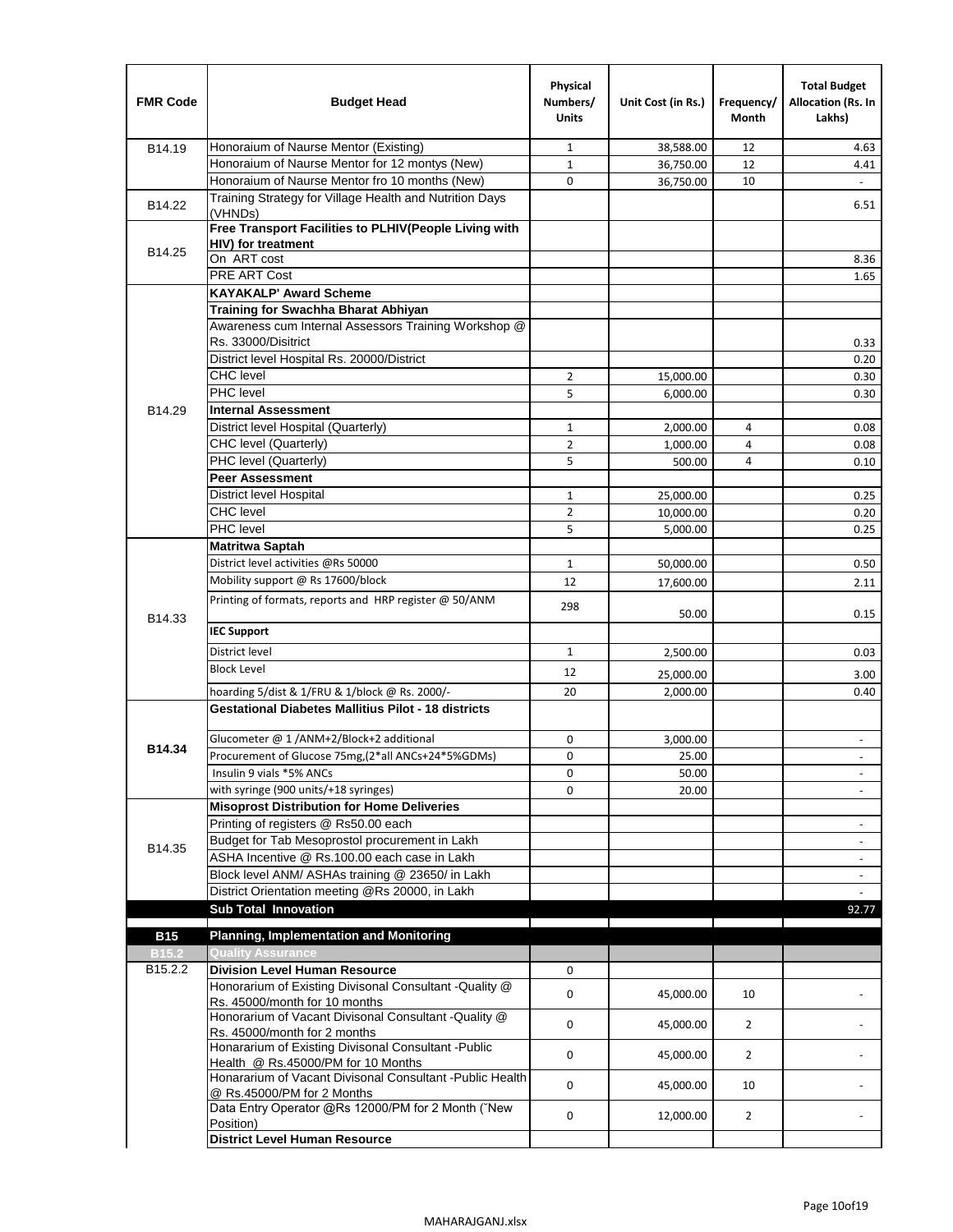| <b>FMR Code</b>         | <b>Budget Head</b>                                                                                | Physical<br>Numbers/<br><b>Units</b> | Unit Cost (in Rs.) | Frequency/<br><b>Month</b> | <b>Total Budget</b><br>Allocation (Rs. In<br>Lakhs) |
|-------------------------|---------------------------------------------------------------------------------------------------|--------------------------------------|--------------------|----------------------------|-----------------------------------------------------|
|                         | Honorarium of Existing District Consultant -Quality @ Rs.<br>40000/month for 10 months            | $\mathbf 0$                          | 40,000.00          | 10                         |                                                     |
|                         | Honorarium of Vacant District Consultant -Quality @ Rs.<br>40000/month for 2 months               | $\mathbf{1}$                         | 40,000.00          | $\overline{2}$             | 0.80                                                |
|                         | Honararium of Existing Hospital Quality Manager @<br>Rs.35000/PM for 10 Months                    | 0                                    | 35,000.00          | 10                         |                                                     |
|                         | Honararium of Vacant Hospital Quality Manager @<br>Rs.35000/PM for 2 Months                       | $\mathbf{1}$                         | 35,000.00          | $\overline{2}$             | 0.70                                                |
|                         | Data Entry Operator @ Rs 12000/PM for 2 Month ("New<br>Position)                                  | $\mathbf{1}$                         | 12,000.00          | $\overline{2}$             | 0.24                                                |
| B15.2.4                 | <b>Review meetings</b>                                                                            |                                      |                    |                            |                                                     |
| B <sub>15.2</sub> .4.2  | Division                                                                                          | 0                                    | 5,000.00           |                            |                                                     |
|                         | <b>District</b>                                                                                   | $\overline{2}$                       | 2,000.00           |                            | 0.04                                                |
| B15.2.5.2               | Monitoring and Supportive Supervision Visits-Divisional<br>QUA (10 visits per month) for 6 months | $\mathbf 0$                          | 1,800.00           |                            |                                                     |
|                         | Monitoring and Supportive Supervision Visits-District<br>QUA (10 visits per month) for 6 months   | 60                                   | 1,200.00           |                            | 0.72                                                |
|                         | <b>Office Equipments-District &amp; Division</b>                                                  |                                      |                    |                            |                                                     |
|                         | <b>Division Level</b>                                                                             |                                      |                    |                            |                                                     |
|                         | Office Equipment @ Rs.3.5 Lac/Division                                                            |                                      |                    |                            | $\sim$                                              |
| B15.2.5.5               | Operational cost @ Rs.17000/-PM for 10 Month                                                      |                                      |                    |                            | $\pmb{0}$                                           |
|                         | <b>District Level</b>                                                                             |                                      |                    |                            |                                                     |
|                         | Office Equipment @ Rs.3.5 Lac/District                                                            | 0                                    | 350,000.00         | $\mathbf{1}$               | $\blacksquare$                                      |
|                         | Operational cost @ Rs.14000/-PM for 10 Month                                                      | $1\,$                                | 14,000.00          | 10                         | 1.40                                                |
| B15.2.5.6               | <b>Operational Cost for District Hospitals</b>                                                    | 0                                    | 2,000.00           |                            | $\mathbf{r}$                                        |
|                         | <b>Sub Total Quality Assurance</b>                                                                |                                      |                    |                            | 3.90                                                |
| B15.3                   | <b>Monitoring and Evaluation</b>                                                                  |                                      |                    |                            |                                                     |
| B15.3.1                 | <b>HMIS</b>                                                                                       |                                      |                    |                            |                                                     |
| B15.3.1.2               | Data Entry Operators at Block level                                                               |                                      |                    |                            | 18.34                                               |
| B15.3.1.3.1             | HR and Infrastructure for 100% service updation on<br><b>HMIS/MCTS Portal</b>                     |                                      |                    |                            | 3.49                                                |
| B <sub>15.3.1.5.2</sub> | Mobility Support for HMIS & MCTS at District level                                                |                                      |                    |                            | 0.43                                                |
| B15.3.1.6               | Printing of HMIS Formats<br>Printing of MCTS follow-up formats/ services due list/ work           |                                      |                    |                            | 0.59                                                |
| B15.3.2.2               | plan                                                                                              |                                      |                    |                            | 0.92                                                |
| B15.3.2.7               | Internet Connectivity through LAN / data card                                                     |                                      |                    |                            | 1.04                                                |
| B15.3.2.8               | Procurement & Installation of VSAT (Capex)                                                        |                                      |                    |                            | 1.62                                                |
| B15.3.2.12              | Other office expenditure                                                                          |                                      |                    |                            | 2.28                                                |
| B15.3.2.13              | Printing of RCH Registers                                                                         |                                      |                    |                            | 0.39                                                |
|                         | <b>Sub Total of HMIS</b>                                                                          |                                      |                    |                            | 29.11                                               |
| <b>B.16</b>             | <b>PROCUREMENT</b>                                                                                |                                      |                    |                            |                                                     |
| B16.1                   | <b>Procurement of Equipment</b>                                                                   |                                      |                    |                            |                                                     |
|                         | <b>Equipments for Blood Banks/ BSUs</b>                                                           |                                      |                    |                            |                                                     |
| B16.1.1.1               | Equipments For Blood banks/ BCSUs                                                                 |                                      |                    |                            | 0<br>0                                              |
| B16.1.2                 | <b>Equipments For BSUs</b><br>Procurement of equipment: CH                                        |                                      |                    |                            |                                                     |
| B16.1.2.7               | Procurement of NRC Computer/Printer/UPS/Data Card @                                               | $\mathbf{1}$                         |                    | 0                          |                                                     |
|                         | Rs. 60000/NRC                                                                                     |                                      | 60,000.00          |                            | 0.60                                                |
| B16.1.2.8               | Procurement of Computer/Printer/UPS/Data Card -SNCUs<br>for VJB Female Hospital Lucknow           |                                      |                    |                            | 0                                                   |
|                         | Procurement of Equipments for SNCUs for VAB Female                                                |                                      |                    |                            |                                                     |
| B16.1.2.9               | Hospital lucknow                                                                                  |                                      |                    |                            | $\mathbf 0$                                         |
| B16.1.6                 | <b>Equipments for RKSK &amp; RBSK</b><br><b>Equipments for AFHCs</b>                              |                                      |                    |                            |                                                     |
| B16.1.6.1               |                                                                                                   | 0                                    | 7,000.00           | $\mathbf{1}$               | ÷,                                                  |
| B16.1.6.3.1             | <b>Equipment for Mobile health teams</b><br>No. of Vision Chart                                   | 0                                    |                    |                            |                                                     |
| *                       | (2 chart per team)                                                                                | 48                                   | 700                |                            | 0.34                                                |
|                         | No. of weighing scale (1 per team)                                                                | 24                                   | 1000               |                            | 0.24                                                |
|                         | No. of height scale standing (1 per team)                                                         | 24                                   | 10000              |                            | 2.40                                                |
| <b>B.16.2</b>           | <b>Procurement of Drugs</b>                                                                       |                                      |                    |                            |                                                     |
| B.16.2.2.2              | Procurement of drugs under child health (Vitamin A for<br>BSPM) No. of Bottles                    | 13706                                | 58.00              |                            | 7.95                                                |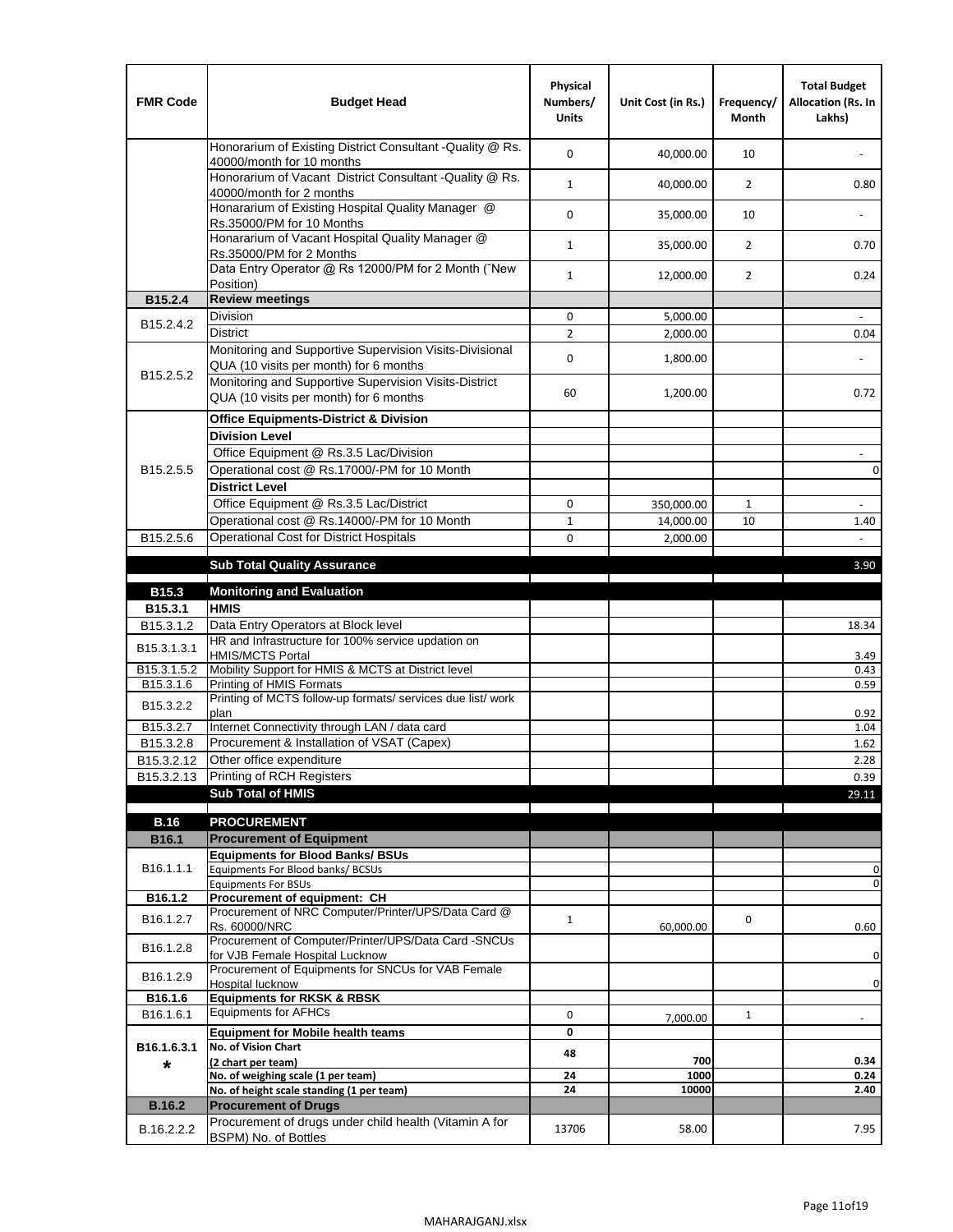| <b>FMR Code</b>   | <b>Budget Head</b>                                                               | Physical<br>Numbers/<br><b>Units</b> | Unit Cost (in Rs.) | Frequency/<br>Month | <b>Total Budget</b><br>Allocation (Rs. In<br>Lakhs) |
|-------------------|----------------------------------------------------------------------------------|--------------------------------------|--------------------|---------------------|-----------------------------------------------------|
| B.16.2.4          | <b>Supplies for IMEP</b>                                                         |                                      |                    |                     |                                                     |
| B.16.2.4.1        | Biomedical waste management - District level                                     |                                      |                    |                     | 5.95                                                |
| B.16.2.4.2        | Biomedical waste management - CHC/PHC level                                      | 14                                   | 13,109.00          | 12                  | 22.02                                               |
| B.16.2.4.3        | Cleaning/washing, house-keeping and laundry<br>management - District level       |                                      |                    |                     | 22.56                                               |
| B.16.2.4.4        | Cleaning/washing, house-keeping and laundry<br>management - CHC/PHC level        |                                      |                    |                     | 27.64                                               |
| B.16.2.4.7        | Cleanliness of Sub Centers for 6 months                                          | 278                                  | 500.00             | 6                   | 8.34                                                |
| B.16.2.5.2        | Replenishment of ASHA Drug Kit<br>@300/ Working ASHA                             |                                      |                    |                     | 7.20                                                |
| B.16.2.6          | <b>National Iron Plus Initiative (Drugs&amp;Supplies)</b>                        |                                      |                    |                     |                                                     |
| B.16.2.6.1        | Children (6m - 60months)                                                         |                                      |                    |                     |                                                     |
| B.16.2.6.1.a      | IFA Syrup (@Rs7.99paisa/50mlBottel)                                              | 324542                               | 7.99               |                     | 25.93                                               |
| B.16.2.6.2        | Children 5 - 10 years                                                            |                                      |                    |                     |                                                     |
| B.16.2.6.2.a      | IFA tablet small Pink (45mg) @ Rs. 0.182 per tablet, 32 tablet per<br>child)     | 122635                               | 5.82               |                     | 7.14                                                |
| B.16.2.6.2.b      | Albendazole Tablets                                                              | 145457                               | 0.78               | $\overline{2}$      | 2.27                                                |
| B.16.2.6.3        | <b>WIFS (10-19 years)</b>                                                        |                                      |                    |                     |                                                     |
| B.16.2.6.3.a      | IFA Tablet large blue 100 mg tablet @ Rs. 1.41 per 10 tablet for 12<br>months    | 184253                               | 7.33               |                     | 13.51                                               |
|                   | <b>Albendazole Tablets</b>                                                       |                                      |                    |                     |                                                     |
| B.16.2.6.3.b      | For Adolescent Girls and boys (School going)                                     | 90263                                | 0.78               | 2                   | 1.41                                                |
|                   | For Adolescent Girls (out of School)                                             | 93990                                | 0.78               | $\overline{2}$      | 1.47                                                |
| B.16.2.7          | Drugs & supplies for RBSK                                                        |                                      |                    |                     |                                                     |
| B.16.2.7.1        | Medicine for Mobile health team                                                  | 24                                   | 5,000.00           |                     | 1.20                                                |
| B.16.2.8          | Drugs & supplies for AYUSH                                                       | 29                                   | 100,000.00         |                     | 29.00                                               |
| B.16.2.10         | Blood Bags for 93 functional Blood Bank                                          |                                      |                    |                     | 0.35                                                |
|                   | For Diagnostics Kits for 93 functional blood bank                                |                                      |                    |                     | 0.95                                                |
|                   | <b>Sub Total of Procurement</b>                                                  |                                      |                    |                     | 188.45                                              |
|                   |                                                                                  |                                      |                    |                     |                                                     |
| <b>B.18</b>       | <b>New Initiatives/ Strategic Interventions</b>                                  |                                      |                    |                     |                                                     |
| <b>B.18.2</b>     | <b>Ca Cx Screening</b>                                                           |                                      |                    |                     | 0                                                   |
|                   | 7+ Strategy                                                                      |                                      |                    |                     |                                                     |
| B <sub>18.4</sub> | <b>Family Planning</b><br>No of District Level Govt. COT @ Rs.30000/month for 12 | 0                                    |                    | 12                  |                                                     |
|                   | month<br>Extra Incentive for Interval Sterilization @ Rs.260/case                |                                      | 30,000.00          |                     |                                                     |
|                   |                                                                                  | 0                                    | 260.00             |                     |                                                     |
|                   | Extra Incentive for NSV @ Rs.310/- case                                          | 0                                    | 310.00             |                     |                                                     |
|                   | <b>Sub Total of New Innitiatives</b>                                             |                                      |                    |                     |                                                     |
|                   | <b>Support Services</b>                                                          |                                      |                    |                     |                                                     |
| <b>B22</b>        | <b>Support Strengthening NVBDCP</b>                                              |                                      |                    |                     |                                                     |
|                   | Honorarium of Staff-At BRD Medical College                                       |                                      |                    |                     |                                                     |
| B22.3             | Honorarium of Staff for 100 Bedded JE/AES Ward -At                               |                                      |                    |                     | 0                                                   |
|                   | <b>BRD Medical College</b>                                                       |                                      |                    |                     | 0                                                   |
|                   | Increament of Existing HR Catculated @ 5%                                        |                                      |                    |                     | 0                                                   |
|                   | <b>Sub of Support Serveces</b>                                                   |                                      |                    |                     |                                                     |
|                   |                                                                                  |                                      |                    |                     |                                                     |
| <b>B.23</b>       | Other Expenditures (Power Backup, Convergence etc)                               |                                      |                    |                     |                                                     |
| B.23.1            | POL for Generators - District level Hospitals                                    | $\mathbf{1}$                         | 35,000.00          | 12                  | 4.20                                                |
| B.23.2            | POL for Generators - CHCs/PHCs                                                   | 12                                   | 17,500.00          | 12                  | 25.20                                               |
|                   | <b>Sub Total of Power Backup</b>                                                 |                                      |                    |                     | 29.40                                               |
|                   |                                                                                  |                                      |                    |                     |                                                     |
|                   | <b>Collaboration with Medical Colleges and Knowledge</b>                         |                                      |                    |                     |                                                     |
| <b>B.24</b>       | partners                                                                         |                                      |                    |                     |                                                     |
|                   |                                                                                  |                                      |                    |                     |                                                     |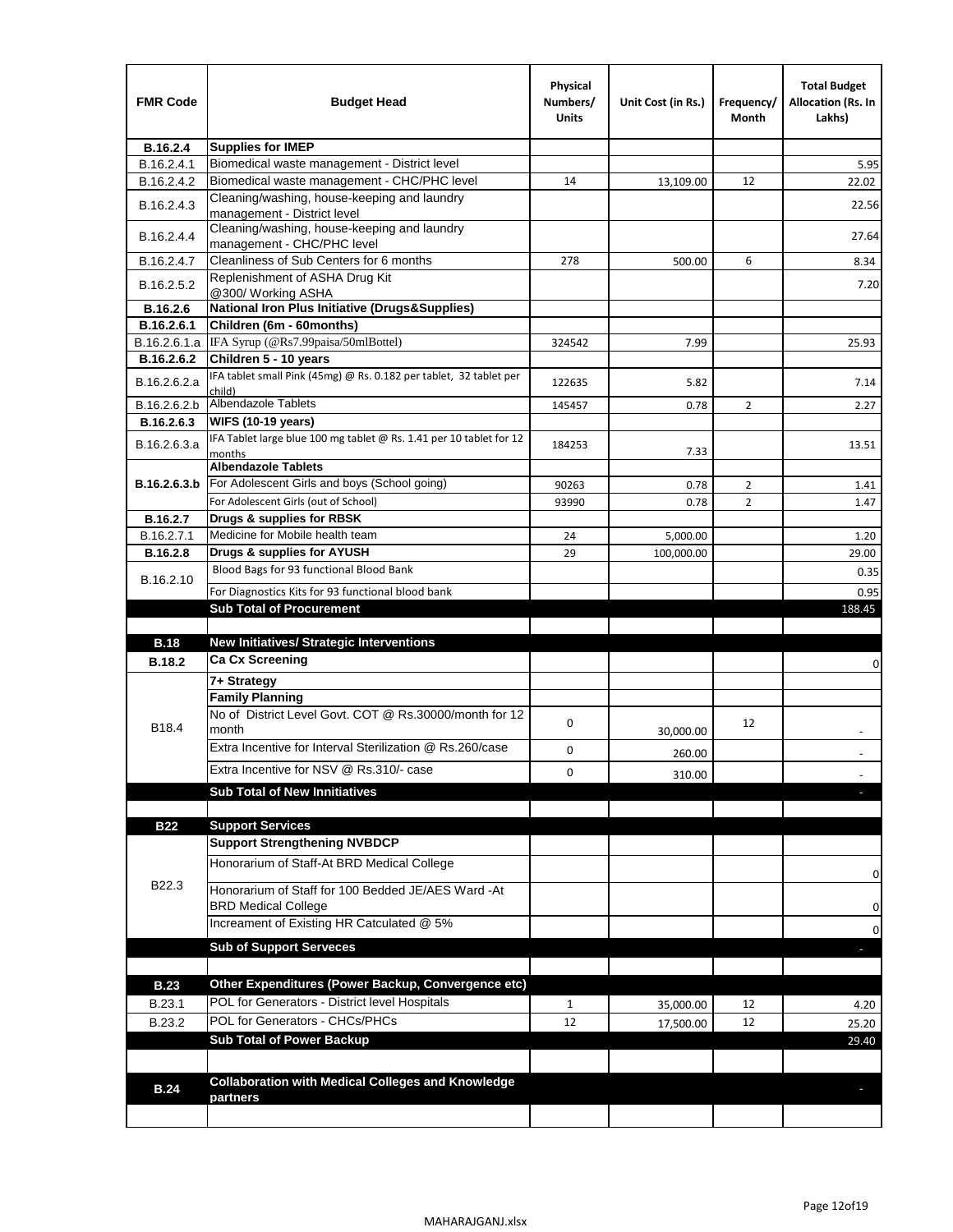| <b>FMR Code</b> | <b>Budget Head</b>                                                                                   | Physical<br>Numbers/<br><b>Units</b> | Unit Cost (in Rs.) | Frequency/<br>Month | <b>Total Budget</b><br>Allocation (Rs. In<br>Lakhs) |
|-----------------|------------------------------------------------------------------------------------------------------|--------------------------------------|--------------------|---------------------|-----------------------------------------------------|
| <b>B.25</b>     | National Programme for Prevention and control of                                                     |                                      |                    |                     |                                                     |
| B.25.1          | deafness<br><b>Recurring Grant-in-aid</b>                                                            |                                      |                    |                     |                                                     |
| B.25.1.3        | <b>Manpower at District level</b>                                                                    |                                      |                    |                     |                                                     |
| B.25.1.3.a      | ENT Surgeon @Rs.80,000/-pm                                                                           | 0                                    |                    |                     |                                                     |
| B.25.1.3.b      | Audiologist@Rs.30,000/-pm                                                                            | 0                                    |                    |                     |                                                     |
| B.25.1.3.c      | Audiometric Assistant@Rs.15,000/-pm                                                                  | 0                                    |                    |                     |                                                     |
| B.25.1.3.d      | Instructor for Hearing Impaired Children @Rs.15,000/-pm                                              | 0                                    |                    |                     |                                                     |
| B.25.2          | Non recurring Grant-in-aid                                                                           |                                      |                    |                     |                                                     |
| B.25.2.1        | Training@Rs.10 lakh/ Distt. for 7 level training                                                     | 0                                    |                    |                     |                                                     |
| B.25.2.1.b      | District Hospital @Rs.20 lakh/Distt.                                                                 | 0                                    |                    |                     |                                                     |
| B.25.2.1.c      | CHC/Sub-Divisional Hospital @Rs.50,000/- Kit                                                         | 0                                    |                    |                     |                                                     |
| B.25.2.1.d      | PHC@RS.15,000/- kit                                                                                  | 0                                    |                    |                     |                                                     |
|                 |                                                                                                      |                                      |                    |                     |                                                     |
|                 | National Programme for Prevention and control of                                                     |                                      |                    |                     |                                                     |
|                 | deafness                                                                                             |                                      |                    |                     |                                                     |
|                 | National Programme for Prevention and Control of                                                     |                                      |                    |                     |                                                     |
| <b>B.29</b>     | <b>Flurosis</b>                                                                                      |                                      |                    |                     |                                                     |
| B.29.2.1        | <b>Honorarium of Consultant</b>                                                                      | 0                                    | 40,000.00          | 6                   |                                                     |
|                 | Honorarium of Lab Technician                                                                         | 0                                    | 11,000.00          | 6                   |                                                     |
| B.29.2.2        | Health Education and Publicity                                                                       |                                      |                    |                     |                                                     |
|                 |                                                                                                      |                                      |                    |                     |                                                     |
| B.29.2.4        | Medical Management including treatment Surgery and                                                   |                                      |                    |                     |                                                     |
|                 | rehab-supplumetation of vitamins & minrals                                                           |                                      |                    |                     |                                                     |
|                 | <b>Sub Total of Flurisis</b>                                                                         |                                      |                    |                     |                                                     |
|                 |                                                                                                      |                                      |                    |                     |                                                     |
|                 |                                                                                                      |                                      |                    |                     | ы                                                   |
|                 |                                                                                                      |                                      |                    |                     |                                                     |
|                 | <b>Total of Mission Flexipool</b>                                                                    |                                      |                    |                     | 1,163.42                                            |
|                 |                                                                                                      |                                      |                    |                     |                                                     |
| C               | <b>IMMUNISATION</b>                                                                                  |                                      |                    |                     |                                                     |
| C.1             | RI strengthening project (Review meeting, Mobility                                                   |                                      |                    |                     |                                                     |
|                 | support, Outreach services etc)                                                                      |                                      |                    |                     |                                                     |
| C.1.a           | Mobility Support for supervision for distict level officers.                                         | 1                                    | 250,000.00         |                     | 2.50                                                |
|                 | Printing and dissemination of Immunization cards, tally                                              | 85658                                | 10.00              |                     | 8.57                                                |
| C.1.c           | sheets, monitoring forms etc.                                                                        |                                      |                    |                     |                                                     |
| C.1.e           | Quarterly review meetings exclusive for RI at district level                                         | 48                                   | 500.00             |                     | 0.24                                                |
| C.1.f           | with Block MOs, CDPO, and other stake holders<br>Quarterly review meetings exclusive for RI at block | 10664                                | 75.00              |                     | 8.00                                                |
|                 | Focus on slum & underserved areas in urban                                                           |                                      |                    |                     |                                                     |
|                 | areas/alternative vaccinator for slums (only where regular                                           | 48                                   | 2,100.00           |                     | 1.01                                                |
| C.1.g           | ANM under NUHM not engaged) Rs. 450/- per session for                                                |                                      |                    |                     |                                                     |
|                 | 4 session and Rs. 300/- contingency.                                                                 |                                      |                    |                     |                                                     |
| C.1.h           | Mobilization of children through ASHA or other mobilizers                                            | 29828                                | 150.00             |                     | 44.74                                               |
| C.1.i           | Alternative vaccine delivery in hard to reach areas                                                  | 5964                                 | 150.00             |                     | 8.95                                                |
| $C.1$ .         | Alternative Vaccine Deliery in other areas                                                           | 23864                                | 75.00              |                     | 17.90                                               |
| C.1.k           | To develop microplan at sub-centre level                                                             | 293                                  | 100.00             |                     | 0.29                                                |
| C.1.1           | For consolidation of micro plans at block level/PHC @ Rs.<br>1000/- and District level @ Rs.2000/-   |                                      |                    |                     | 0.14                                                |
| C.1.m           | POL for vaccine delivery from State to district and from<br>district to PHC/CHCs                     | $\mathbf{1}$                         | 150,000.00         |                     | 1.50                                                |
| C.1.n           | Consumables for computer including provision for internet                                            | $\mathbf{1}$                         | 400.00             | 12                  | 0.05                                                |
| C.1.o           | access<br>Red/Black plastic bags etc.                                                                | 29828                                | 6.00               |                     | 1.79                                                |
| C.1.p           | Hub Cutter/Bleach/Hypochlorite solution/ Twin bucket @<br>Rs. 1200/- for 2 Buckets                   | 12                                   | 1,200.00           |                     | 0.14                                                |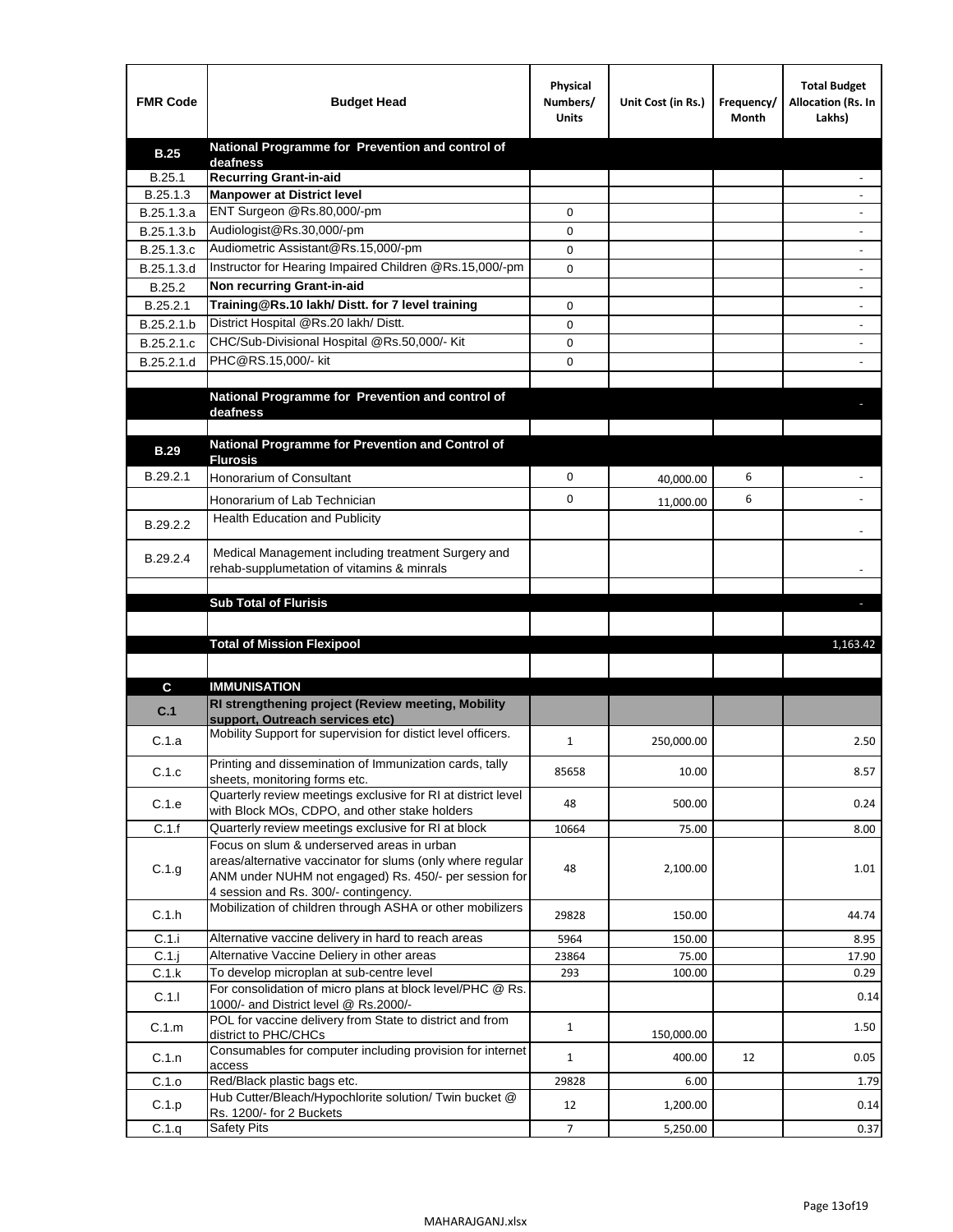| <b>FMR Code</b>  | <b>Budget Head</b>                                                                                                    | Physical<br>Numbers/<br><b>Units</b> | Unit Cost (in Rs.) | Frequency/<br>Month | <b>Total Budget</b><br>Allocation (Rs. In<br>Lakhs) |
|------------------|-----------------------------------------------------------------------------------------------------------------------|--------------------------------------|--------------------|---------------------|-----------------------------------------------------|
|                  | <b>State specific requirement</b>                                                                                     |                                      |                    |                     |                                                     |
|                  | Funds for annual maintenance operation of WIC/WIF at                                                                  | 0                                    | 40,000.00          |                     | 0.00                                                |
|                  | state and division level                                                                                              |                                      |                    |                     |                                                     |
|                  | Electricity bill for WIC/WIF at state and division level<br>POL for generators & operational expenses at divisional   | 0                                    | 100,000.00         |                     | 0.00                                                |
| C.1.r            | vaccine storage and state vaccine store                                                                               | 0                                    | 200,000.00         |                     | 0.00                                                |
|                  | POL for generators & operational expenses at district                                                                 |                                      |                    |                     |                                                     |
|                  | level vaccine storage points and other cold chain points                                                              | 1                                    | 120,000.00         |                     | 1.20                                                |
|                  |                                                                                                                       |                                      |                    |                     |                                                     |
|                  | <b>AEFI Kits</b>                                                                                                      |                                      |                    |                     | 0.14                                                |
| C.1.s            | Teeka Express Operational Cost                                                                                        |                                      |                    |                     |                                                     |
| C.2              | <b>Salary of Contractual Staffs</b><br>Honorarium for Computer Assistants support for District                        |                                      |                    |                     |                                                     |
| C.2.2            | level                                                                                                                 | $\mathbf{1}$                         | 12,127.00          | 12                  | 1.46                                                |
| C.3              | <b>Training under Immunisation</b>                                                                                    |                                      |                    |                     |                                                     |
|                  | District level Orientation training including Hep B, Measles                                                          |                                      |                    |                     |                                                     |
|                  | & JE(wherever required) for 2 days ANM, Multi Purpose                                                                 |                                      |                    |                     |                                                     |
| C.3.1            | Health Worker (Male), LHV, Health Assistant                                                                           | 4                                    | 46,200.00          |                     | 1.85                                                |
|                  | (Male/Female), Nurse MidWives, BEEs & other staff (as<br>per RCH norms)                                               |                                      |                    |                     |                                                     |
|                  | Three day training including Hep B, Measles & JE                                                                      |                                      |                    |                     |                                                     |
| C.3.2            | (wherever required) of Medical Officers of RI using                                                                   | 0                                    | 65,600.00          |                     | 0.00                                                |
|                  | revised MO training module)                                                                                           |                                      |                    |                     |                                                     |
| C.3.4            | Two days cold chain handlers training for block level cold<br>chain hadlers by State and district cold chain officers | 0.00                                 |                    |                     | 0.24                                                |
|                  |                                                                                                                       |                                      |                    |                     |                                                     |
| C.3.5            | One day training of block level data handlers by DIOs and                                                             | 13                                   | 500.00             |                     | 0.07                                                |
|                  | District cold chain officer                                                                                           |                                      |                    |                     |                                                     |
|                  | <b>Cold chain maintenance</b>                                                                                         |                                      |                    |                     |                                                     |
| C.4              | Cold chain maintenance for CHC/PHC @ Rs. 750/- per<br>unit                                                            | 13                                   | 750.00             |                     | 0.10                                                |
|                  | Cold chain maintenance for District level @ Rs. 15000/-                                                               | $\mathbf{1}$                         |                    |                     | 0.15                                                |
|                  | per district                                                                                                          |                                      | 15,000.00          |                     |                                                     |
| C.5              | <b>ASHA Incentive</b>                                                                                                 | 57392                                | 150                |                     | 86.088                                              |
|                  | Mobility support for outreach areas for 25 disdtricts                                                                 |                                      |                    |                     |                                                     |
|                  | Mobility support for HRG/ construction sites<br>Sub Total of RI                                                       |                                      |                    |                     |                                                     |
|                  |                                                                                                                       |                                      |                    |                     | 187.46522                                           |
|                  | National Iodine Deficiency Disorders Control                                                                          |                                      |                    |                     |                                                     |
| D                | Programme (NIDDCP)                                                                                                    |                                      |                    |                     |                                                     |
| D.3              | <b>Health Education and Publicity</b>                                                                                 |                                      |                    |                     | 0.10                                                |
|                  |                                                                                                                       |                                      |                    |                     |                                                     |
|                  | <b>GRAND TOTAL (A+B+C+D)</b>                                                                                          |                                      |                    |                     | 3,728.32                                            |
|                  | <b>National Disease Control Programme (NDCP)</b>                                                                      |                                      |                    |                     |                                                     |
|                  |                                                                                                                       |                                      |                    |                     |                                                     |
|                  | <b>INTEGRATED DISEASE SURVEILLANCE</b>                                                                                |                                      |                    |                     |                                                     |
| E                | <b>PROGRAMME (IDSP)</b>                                                                                               |                                      |                    |                     |                                                     |
| E.1              | <b>REMUNERATION FOR CONTRACTUAL HUMAN</b>                                                                             |                                      |                    |                     |                                                     |
|                  | <b>RESOURCE</b><br><b>District Epidemiologists</b>                                                                    |                                      |                    |                     |                                                     |
| E.1.9            | District Microbiologist at District labs                                                                              |                                      |                    |                     | 6.00                                                |
| E.1.10<br>E.1.11 | District Data Manager                                                                                                 |                                      |                    |                     | 2.69                                                |
| E.1.12           | Data Entry Operator*                                                                                                  |                                      |                    |                     | 1.51                                                |
| E.1.13           | Others if any (pl specify)                                                                                            |                                      |                    |                     |                                                     |
| E.2              | <b>TRAINING</b>                                                                                                       |                                      |                    |                     |                                                     |
|                  | Training at State/District Level (1 batch = 20                                                                        |                                      |                    |                     |                                                     |
|                  | participants)                                                                                                         |                                      |                    |                     | $\overline{\phantom{a}}$                            |
| E.2.3            | Hospital Pharmacists/Nurses Training (1 day)                                                                          |                                      |                    |                     |                                                     |
| E.3              | <b>LABORATORY SUPPORT</b><br><b>District Public Health Laboratory Strengthening</b>                                   |                                      |                    |                     |                                                     |
|                  |                                                                                                                       |                                      |                    |                     |                                                     |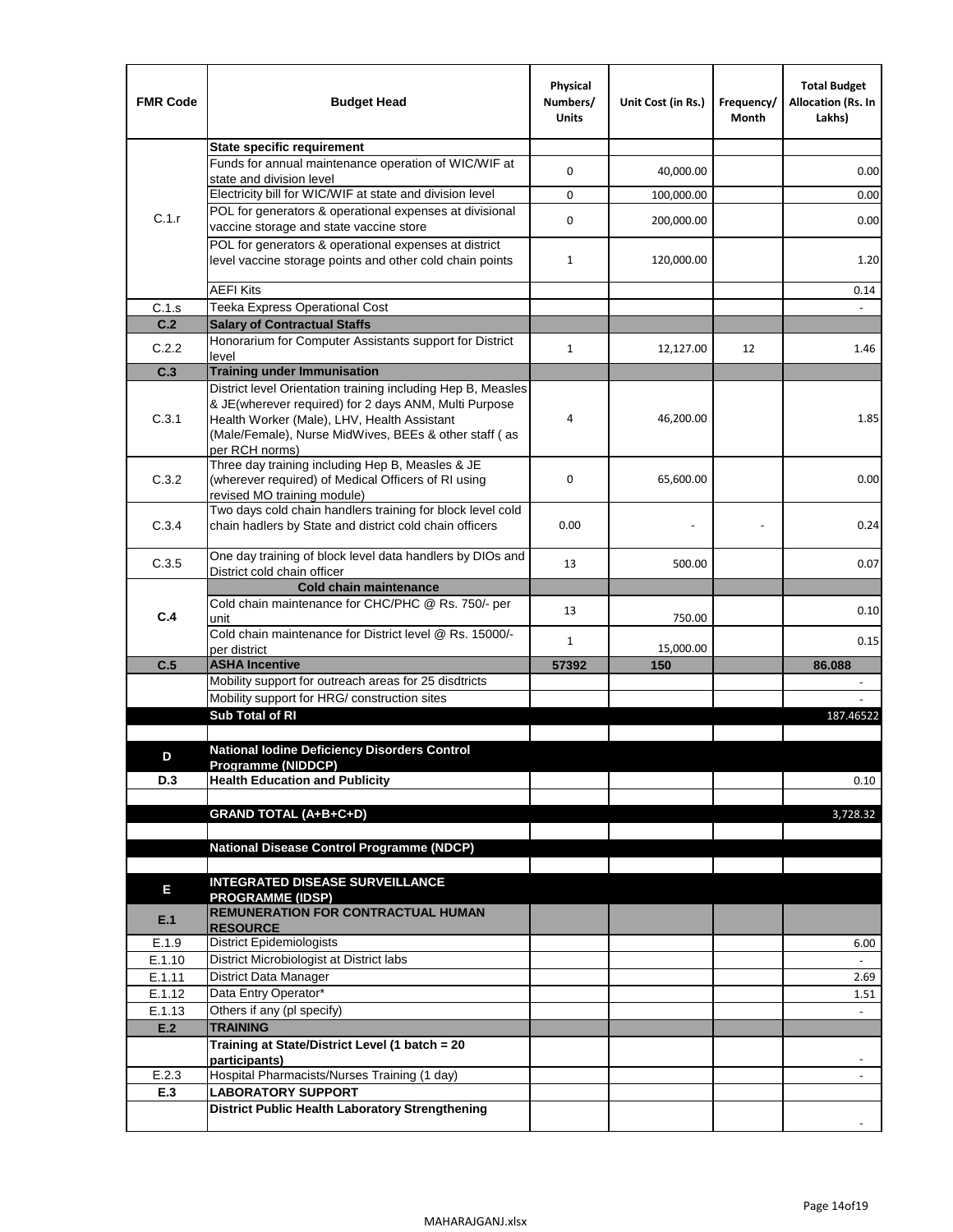| <b>FMR Code</b>       | <b>Budget Head</b>                                                                                                                                                                                                                                | Physical<br>Numbers/<br><b>Units</b> | Unit Cost (in Rs.) | Frequency/<br><b>Month</b> | <b>Total Budget</b><br>Allocation (Rs. In<br>Lakhs) |
|-----------------------|---------------------------------------------------------------------------------------------------------------------------------------------------------------------------------------------------------------------------------------------------|--------------------------------------|--------------------|----------------------------|-----------------------------------------------------|
| E.3.5                 | Expenses on account of consumables, operating<br>expenses, office expenses, transport of samples,<br>miscellaneous etc.                                                                                                                           |                                      |                    |                            |                                                     |
| E.4                   | <b>OPERATIONAL COSTS</b>                                                                                                                                                                                                                          |                                      |                    |                            |                                                     |
| E.4.1                 | MOBILITY: Travel Cost, POL, mobility cost at SSU & DSU                                                                                                                                                                                            |                                      |                    |                            |                                                     |
|                       | on need basis                                                                                                                                                                                                                                     |                                      |                    |                            | 0.70                                                |
| E.4.2                 | Office expenses on telephone, fax, Broadband Expenses,<br>Weekly Alert Bulletin/Annual Disease Surveillance report,<br>minor repairs and AMC of IT/office equipment supplied<br>under IDSP, Meetings and other miscellenious<br>expenditures etc. |                                      |                    |                            | 1.80                                                |
|                       | Sub Total of IDSP                                                                                                                                                                                                                                 |                                      |                    |                            | 12.70                                               |
|                       |                                                                                                                                                                                                                                                   |                                      |                    |                            |                                                     |
| F                     | <b>NVBDCP</b>                                                                                                                                                                                                                                     |                                      |                    |                            |                                                     |
|                       |                                                                                                                                                                                                                                                   |                                      |                    |                            |                                                     |
| F.1.1                 | <b>Malaria</b>                                                                                                                                                                                                                                    |                                      |                    |                            |                                                     |
| F.1.1.a               | <b>Contractual Payments</b>                                                                                                                                                                                                                       |                                      |                    |                            |                                                     |
| F.1.1.a.i             | <b>MPW</b> contractual<br>District VBD Consultant 18 nos. (Non-Project States) @ Rs                                                                                                                                                               |                                      |                    |                            |                                                     |
| F.1.1.a.iv            | 22895 pm.for 6 months (Rs 1.37 lakhs per consulatant per<br>year)                                                                                                                                                                                 |                                      |                    |                            | $\overline{\phantom{a}}$                            |
|                       | VBD Consultant 1 no. (preferably entomologist) @ Rs 22500                                                                                                                                                                                         |                                      |                    |                            |                                                     |
| F.1.1.a.vii           | p.m. for 6 months                                                                                                                                                                                                                                 |                                      |                    |                            |                                                     |
| F.1.1.b               | <b>ASHA Incentive</b>                                                                                                                                                                                                                             |                                      |                    |                            | 0.10                                                |
| F.1.1.c               | <b>Operational Cost</b>                                                                                                                                                                                                                           |                                      |                    |                            |                                                     |
| F.1.1.c.ii            | Operational cost for IRS                                                                                                                                                                                                                          |                                      |                    |                            | 0.20                                                |
| F.1.1.e<br>F.1.1.f    | <b>IEC/BCC</b><br>PPP / NGO and Intersectoral Convergence                                                                                                                                                                                         |                                      |                    |                            | 0.98<br>$\omega$                                    |
| F.1.1.g               | <b>Training / Capacity Building</b>                                                                                                                                                                                                               |                                      |                    |                            | 0.55                                                |
| F.1.1.h               | <b>Zonal Entomological units</b>                                                                                                                                                                                                                  |                                      |                    |                            | 4.65                                                |
|                       |                                                                                                                                                                                                                                                   |                                      |                    |                            |                                                     |
|                       | <b>Sub total of Malaria</b>                                                                                                                                                                                                                       |                                      |                    |                            | 6.48                                                |
|                       |                                                                                                                                                                                                                                                   |                                      |                    |                            |                                                     |
| F.1.2                 | Dengue & Chikungunya                                                                                                                                                                                                                              |                                      |                    |                            |                                                     |
| F.1.2.a<br>F.1.2.a(i) | Strengthening surveillance (As per GOI approval)<br>Apex Referral Labs recurrent                                                                                                                                                                  |                                      |                    |                            | 3.00                                                |
| F.1.2.a(ii)           | Sentinel surveillance Hospital recurrent                                                                                                                                                                                                          |                                      |                    |                            | 3.00                                                |
|                       | Vector Control, environmental management & fogging                                                                                                                                                                                                |                                      |                    |                            |                                                     |
| F.1.2.f               | machine                                                                                                                                                                                                                                           |                                      |                    |                            | 1.00                                                |
|                       | Dengue & Chikungunya                                                                                                                                                                                                                              |                                      |                    |                            | 7.00                                                |
|                       |                                                                                                                                                                                                                                                   |                                      |                    |                            |                                                     |
| F.1.4                 | <b>Lymphatic Filariasis</b><br>State Task Force, State Technical Advisory Committee meeting,                                                                                                                                                      |                                      |                    |                            |                                                     |
|                       | printing of forms/registers, mobility support, district                                                                                                                                                                                           |                                      |                    |                            |                                                     |
|                       | coordination meeting, sensitization of media etc., morbidity                                                                                                                                                                                      |                                      |                    |                            |                                                     |
| F.1.4.a               | management, monitoring & supervision and mobility support                                                                                                                                                                                         |                                      |                    |                            |                                                     |
|                       | for Rapid Response Team and contingency support<br>(16)                                                                                                                                                                                           |                                      |                    |                            |                                                     |
|                       | districts only)                                                                                                                                                                                                                                   |                                      |                    |                            |                                                     |
| F.1.4.b               | Microfilaria Survey (16 districts only)                                                                                                                                                                                                           |                                      |                    |                            |                                                     |
| F.1.4.c               | Monitoring & Evaluation (Post MDA assessment by medical<br>colleges (Govt. & private)/ICMR institutions ) (16 districts only)                                                                                                                     |                                      |                    |                            |                                                     |
|                       | Training/sensitization of district level officers on ELF and drug                                                                                                                                                                                 |                                      |                    |                            |                                                     |
| F.1.4.d               | distributors including peripheral health workers(16 districts                                                                                                                                                                                     |                                      |                    |                            |                                                     |
|                       | only)                                                                                                                                                                                                                                             |                                      |                    |                            |                                                     |
|                       | Specific IEC/BCC at state, district, PHC, Sub-centre and village                                                                                                                                                                                  |                                      |                    |                            |                                                     |
| F.1.4.e               | level including VHSC/GKs for community mobilization efforts to                                                                                                                                                                                    |                                      |                    |                            |                                                     |
|                       | realize the desired drug compliance of 85% during MDA (16                                                                                                                                                                                         |                                      |                    |                            |                                                     |
|                       | districts only)                                                                                                                                                                                                                                   |                                      |                    |                            |                                                     |
| F.1.4.f               | Honorarium for Drug Distribution including ASHAs and<br>supervisors involved in MDA<br>(16 districts only)                                                                                                                                        |                                      |                    |                            |                                                     |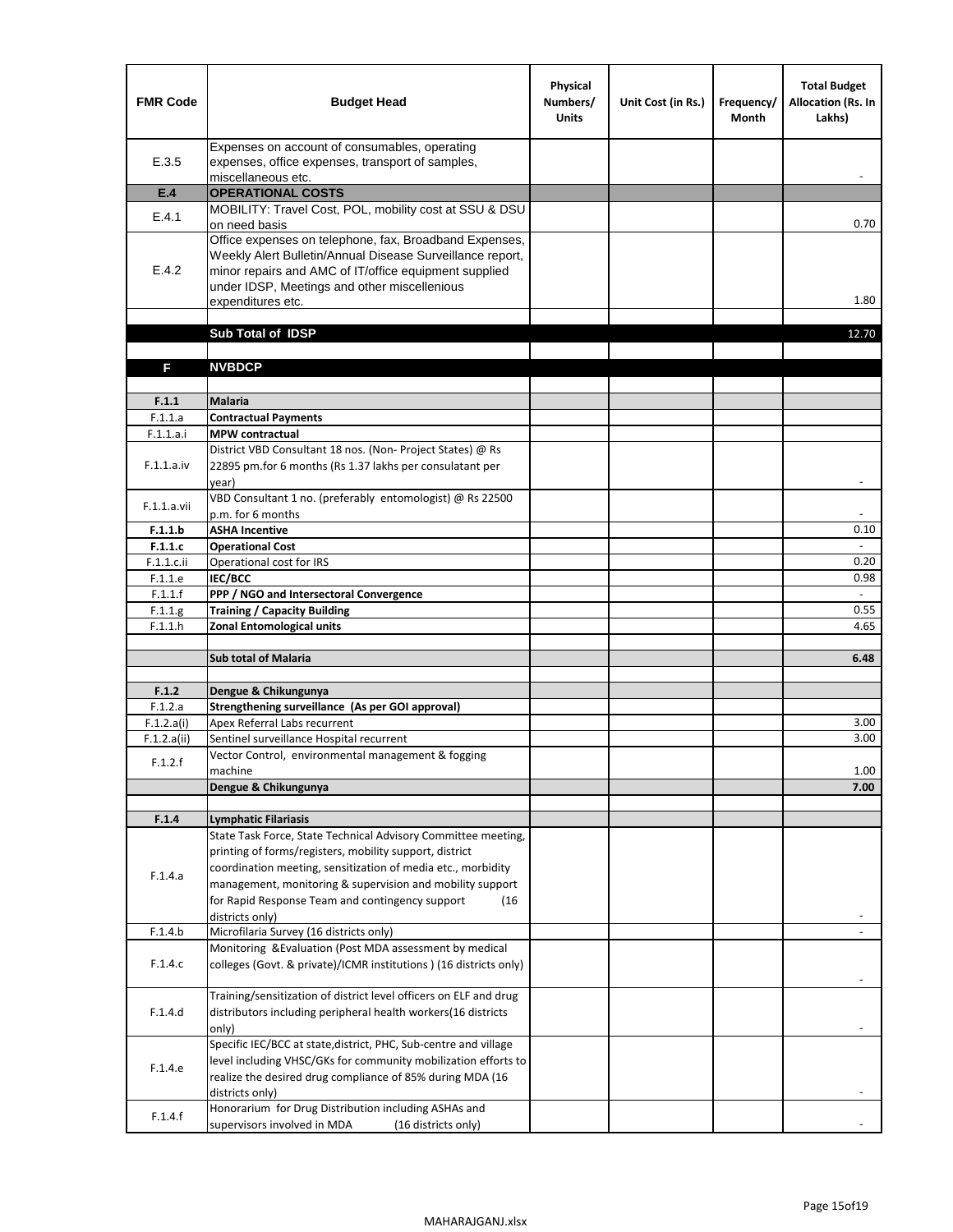| <b>FMR Code</b>    | <b>Budget Head</b>                                                                                                                         | Physical<br>Numbers/<br><b>Units</b> | Unit Cost (in Rs.) | Frequency/<br>Month | <b>Total Budget</b><br>Allocation (Rs. In<br>Lakhs) |
|--------------------|--------------------------------------------------------------------------------------------------------------------------------------------|--------------------------------------|--------------------|---------------------|-----------------------------------------------------|
| F.1.4.g.           | Verification and validation for stoppage of MDA in LF endemic<br>districts (17 Districts)                                                  |                                      |                    |                     |                                                     |
| F.1.4.g.i          | a) Additional MF Survey                                                                                                                    |                                      |                    |                     | 0.74                                                |
| F.1.4.g.ii         | b) ICT Survey                                                                                                                              |                                      |                    |                     | 5.00                                                |
| F.1.4.g.iii        | c) ICT Cost                                                                                                                                |                                      |                    |                     |                                                     |
| F.1.4.h            | Verification of LF endemicity in non-endemic districts (24<br>Districts)                                                                   |                                      |                    |                     |                                                     |
| F.1.4.h.i          | a) Lymphoedema & Hydrocele Survey                                                                                                          |                                      |                    |                     |                                                     |
|                    | <b>Lymphatic Filariasis</b>                                                                                                                |                                      |                    |                     | 5.74                                                |
|                    |                                                                                                                                            |                                      |                    |                     |                                                     |
| F.1.5              | Kala-azar                                                                                                                                  |                                      |                    |                     |                                                     |
| F.1.5              | Case search/ Camp Approach                                                                                                                 |                                      |                    |                     | $\overline{\phantom{a}}$                            |
| F.1.5.a            | Spray Pumps & accessories                                                                                                                  |                                      |                    |                     |                                                     |
| F.1.5.b            | Operational cost for spray including spray wages                                                                                           |                                      |                    |                     |                                                     |
| F.1.5.c            | Mobility/POL/supervision                                                                                                                   |                                      |                    |                     | $\blacksquare$                                      |
| F.1.5.d            | Monitoring & Evaluation                                                                                                                    |                                      |                    |                     |                                                     |
| F.1.5.e            | Training for spraying                                                                                                                      |                                      |                    |                     | $\overline{\phantom{a}}$                            |
| F.1.5.f            | IEC/BCC/Advocacy                                                                                                                           |                                      |                    |                     |                                                     |
| F.1.5.g            | Incentive to ASHA                                                                                                                          |                                      |                    |                     | $\overline{\phantom{a}}$                            |
| F.1.5.h<br>F.1.5.i | Loss of Wages<br>Free Diet                                                                                                                 |                                      |                    |                     | $\overline{\phantom{a}}$                            |
|                    |                                                                                                                                            |                                      |                    |                     |                                                     |
|                    | Kala-azar                                                                                                                                  |                                      |                    |                     |                                                     |
|                    |                                                                                                                                            |                                      |                    |                     |                                                     |
| F.6                | Cash grant for decentralized commodities                                                                                                   |                                      |                    |                     | 6.00                                                |
|                    | <b>Sub Total of NVB DCP</b>                                                                                                                |                                      |                    |                     | 25.22                                               |
|                    |                                                                                                                                            |                                      |                    |                     |                                                     |
| G                  | <b>NLEP</b>                                                                                                                                |                                      |                    |                     |                                                     |
| G 1.               | Improved early case detection                                                                                                              |                                      |                    |                     |                                                     |
| G 1.1              | Incentive to ASHA                                                                                                                          |                                      |                    |                     |                                                     |
|                    | Incentive for Case detection by ASHA/AWW/Volunteers                                                                                        | 345                                  |                    |                     |                                                     |
|                    | etc.diagnosis @ Rs. 250 per case                                                                                                           |                                      | 250.00             |                     | 0.86                                                |
|                    | Incentive for timely cure of MB cases @ Rs. 600 per case                                                                                   | 28                                   | 600.00             |                     | 0.17                                                |
|                    | Incentive for timely cure of PB cases @ Rs. 400 per case                                                                                   | 41                                   | 400.00             |                     | 0.16                                                |
| G1.1 a             | Sensitization of ASHA                                                                                                                      | 300                                  | 100.00             |                     | 0.30                                                |
| G <sub>2</sub>     | Improved case management                                                                                                                   |                                      |                    |                     |                                                     |
|                    | DPMR Services, (MCR footwear, Aids and appliances,<br>Welfare allowance to BPL patients for RCS, Support<br>to govt. institutions for RCS) |                                      |                    |                     |                                                     |
|                    | Cost of MCR / Protective footwear@ Rs.300/-                                                                                                | 330                                  | 300.00             |                     | 0.99                                                |
|                    | Amount for Aids/ appliances/ self care kits/ patient welfare                                                                               |                                      |                    |                     |                                                     |
| G 2.1              | items etc.                                                                                                                                 |                                      |                    |                     | 0.17                                                |
|                    | Patients for RCS to be paid welfare allowance @ Rs. 8000/-                                                                                 | 0                                    | 8,000.00           |                     |                                                     |
|                    | No. of RCS to be paid for as Support to govt. institutions for<br>RCS @5000/-                                                              | 0                                    | 5,000.00           |                     |                                                     |
| G 2.2              | Urban L:eprosy Control, (Mega city - 0, Medium city (1) -<br>3 , Med. City (2)-1 Township -19)                                             |                                      |                    |                     |                                                     |
| G 2.3              | <b>Material &amp; Supplies</b>                                                                                                             |                                      |                    |                     | $\overline{\phantom{a}}$                            |
|                    | Supportive drugs                                                                                                                           |                                      |                    |                     | 0.75                                                |
| G 2.3.i            | Lab. reagents & equipments                                                                                                                 |                                      |                    |                     | 0.05                                                |
|                    | Printing works                                                                                                                             |                                      |                    |                     | 0.20                                                |
| G <sub>3</sub>     | <b>Stigma Reduced</b>                                                                                                                      |                                      |                    |                     |                                                     |
|                    | Mass media, Outdoor media, Rural media, Advocacy                                                                                           |                                      |                    |                     |                                                     |
| G 3.1              | media                                                                                                                                      |                                      |                    |                     | 0.98                                                |
| G 5.               | Monitoring, Supervision and Evaluation System<br>improved                                                                                  |                                      |                    |                     |                                                     |
| G 5.1              | <b>Travel Cost and Review Meeting</b>                                                                                                      |                                      |                    |                     |                                                     |
| G 5.1.ii           | travel expenses - Contractual Staff at District level                                                                                      |                                      |                    |                     | 0.44                                                |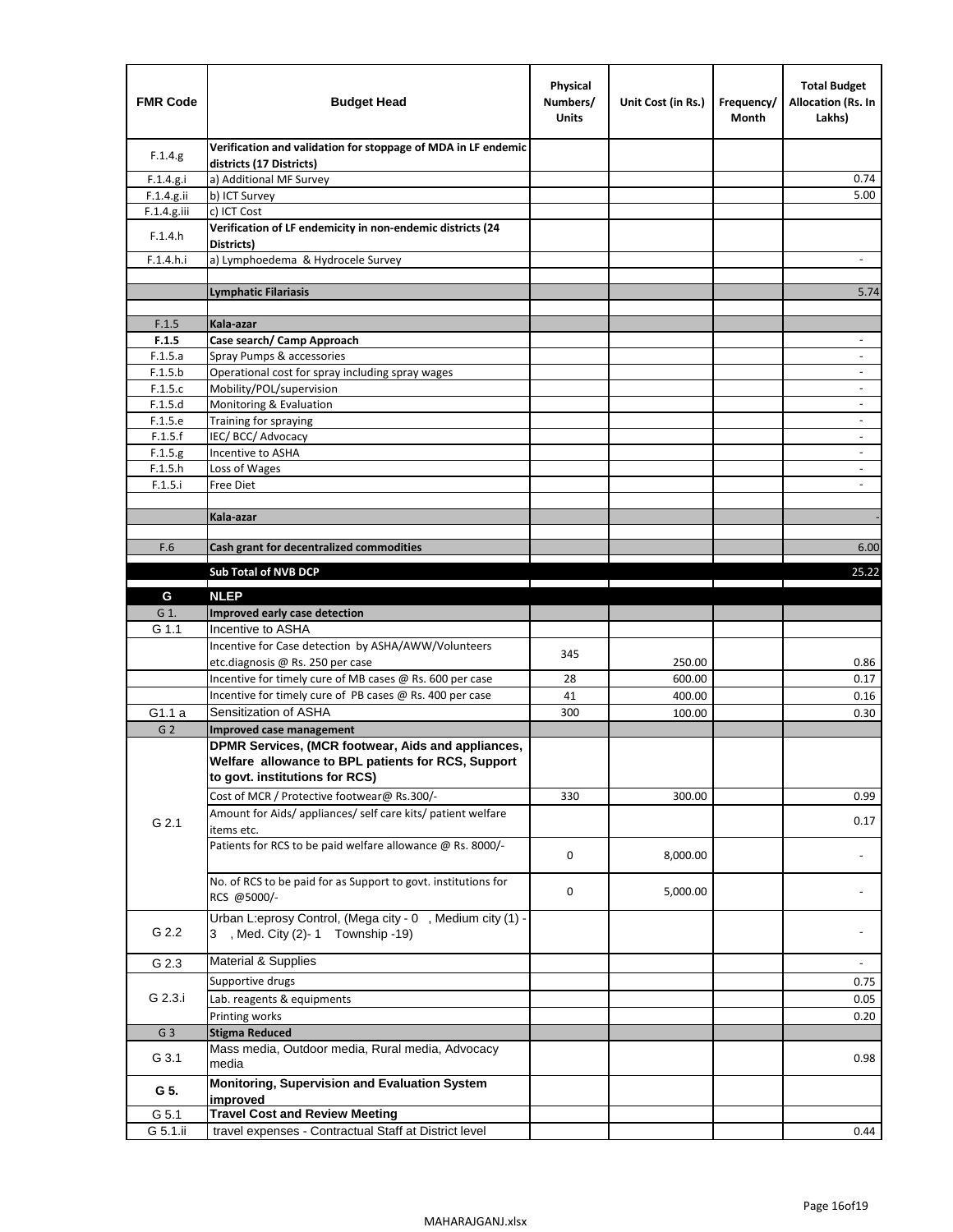| <b>FMR Code</b> | <b>Budget Head</b>                                                                                              | Physical<br>Numbers/<br><b>Units</b> | Unit Cost (in Rs.) | Frequency/<br>Month | <b>Total Budget</b><br>Allocation (Rs. In<br>Lakhs) |
|-----------------|-----------------------------------------------------------------------------------------------------------------|--------------------------------------|--------------------|---------------------|-----------------------------------------------------|
| G 5.2           | <b>Office Operation &amp; Maintenance</b>                                                                       |                                      |                    |                     |                                                     |
| G 5.2.i         | Office operation - State Cell                                                                                   |                                      |                    |                     |                                                     |
| G 5.2.ii        | Office operation - District Cell                                                                                |                                      |                    |                     | 0.35                                                |
| G 5.2 .iii      | Office equipment maint. State                                                                                   |                                      |                    |                     |                                                     |
| G 5.4           | Vehicle Hiring and POL                                                                                          |                                      |                    |                     |                                                     |
| G 5.4.ii        | <b>District Cell</b>                                                                                            |                                      |                    |                     | 0.30                                                |
| G 6.2           | <b>Contractual Staff at Disrrict &amp; block level</b>                                                          |                                      |                    |                     |                                                     |
|                 | <b>District Leprosy Consultant</b>                                                                              | 1                                    | 33,000.00          | 12                  | 3.96                                                |
| G 6.2.ii        | Physio Therapist                                                                                                | $\mathbf{1}$                         | 27,500.00          | 12                  | 3.30                                                |
|                 | Contractual Staff Para Medical Worker, (PMW @ 17600pm)                                                          | 10                                   | 17,600.00          | 12                  | 21.12                                               |
| G 7.            | <b>Others</b>                                                                                                   |                                      |                    |                     |                                                     |
| G 7.1           | Travel expenses for regular staff for specific programme /<br>training need, awards etc                         |                                      |                    |                     | 0.16                                                |
|                 | HR increment calculated $@$ 5% for above approvals                                                              |                                      |                    |                     | 1.42                                                |
|                 | Sub Total NLEP                                                                                                  |                                      |                    |                     | 35.68                                               |
|                 |                                                                                                                 |                                      |                    |                     |                                                     |
| Н               | <b>RNTCP</b>                                                                                                    |                                      |                    |                     |                                                     |
| H.1             | Civil Works                                                                                                     |                                      |                    |                     | 3.10                                                |
| H.2             | Laboratory Materials                                                                                            |                                      |                    |                     | 8.87                                                |
| H.3             | Honorarium/Counselling Charges                                                                                  |                                      |                    |                     | 28.24                                               |
| H.4             | <b>ACSM</b>                                                                                                     |                                      |                    |                     | 4.72                                                |
| H.5             | <b>Equipment Maintenance</b>                                                                                    |                                      |                    |                     | 0.60                                                |
| H.6             | Training                                                                                                        |                                      |                    |                     | 5.11                                                |
| H.7             | Vehicle Operation(POL & Manitainance)                                                                           |                                      |                    |                     | 4.70                                                |
| H.8             | Vehicle hiring                                                                                                  |                                      |                    |                     | 10.56                                               |
| H.9             | Public Private Mix(PP/NGO Support)                                                                              |                                      |                    |                     | 11.37                                               |
| H.10            | <b>Medical Colleges</b>                                                                                         |                                      |                    |                     | $\sim$                                              |
| H.11            | Office Operation (Miscellaneous)                                                                                |                                      |                    |                     | 2.66                                                |
| H.12            | <b>Contractual Services</b>                                                                                     |                                      |                    |                     | 60.08                                               |
| H.13            | Printing                                                                                                        |                                      |                    |                     | 2.26                                                |
| H.15            | Procurement of Drugs                                                                                            |                                      |                    |                     | 1.34                                                |
| H.16            | Procurement of Vehicles                                                                                         |                                      |                    |                     | 0.65                                                |
| H.17            | Procurement of Equipments                                                                                       |                                      |                    |                     | 0.75                                                |
| H.18            | Patient Support & Transportation Charges                                                                        |                                      |                    |                     | 7.16                                                |
| H.19            | Supervision and Monitoring                                                                                      |                                      |                    |                     | 6.81                                                |
|                 | <b>Grand Total</b>                                                                                              |                                      |                    |                     | 158.98                                              |
|                 |                                                                                                                 |                                      |                    |                     |                                                     |
|                 | <b>Total of NDCP</b>                                                                                            |                                      |                    |                     | 232.57                                              |
|                 | Non Communicable Disease Control Programme (NCD)                                                                |                                      |                    |                     |                                                     |
| Т               | National Programme for Control of Blindness (NPCB)                                                              |                                      |                    |                     | ÷.                                                  |
| 1.1             | <b>Recurring Grant-in aid</b>                                                                                   |                                      |                    |                     |                                                     |
|                 | Reimbursement for cataract operation for NGO and                                                                |                                      |                    |                     |                                                     |
| 1.1.1           | Private Practitioners as per NGO norms @Rs.1000/-                                                               |                                      |                    |                     | 13.27                                               |
| 1.1.1A          | Assistance for consumables/drugs/medicines to the<br>Govt./District Hospital for Cat sx etc.@ Rs.450/- per case |                                      |                    |                     | 4.82                                                |
| 1.1.2           | <b>Other Eye Diseases</b>                                                                                       |                                      |                    |                     |                                                     |
| 1.1.3           | Screening and free spectacles to school children @                                                              |                                      |                    |                     | 4.96                                                |
|                 | Rs.275/- per case                                                                                               |                                      |                    |                     |                                                     |
| 1.1.4           | Screening and free spectacles for near work to Old<br>Person (New component) @Rs.100/- per case                 |                                      |                    |                     | 1.34                                                |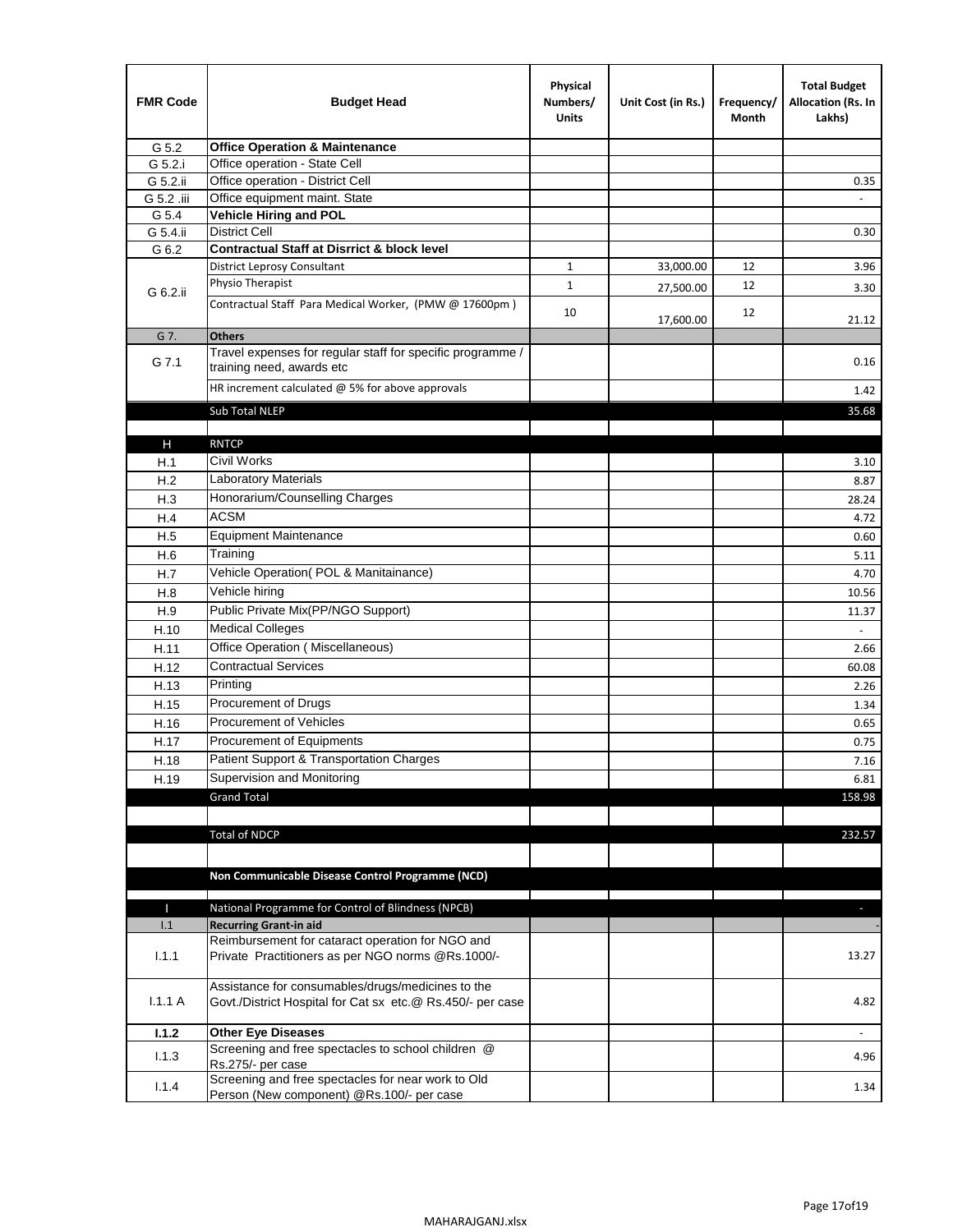| <b>FMR Code</b> | <b>Budget Head</b>                                                                                                                                      | Physical<br>Numbers/<br><b>Units</b> | Unit Cost (in Rs.) | Frequency/<br>Month | <b>Total Budget</b><br>Allocation (Rs. In<br>Lakhs) |
|-----------------|---------------------------------------------------------------------------------------------------------------------------------------------------------|--------------------------------------|--------------------|---------------------|-----------------------------------------------------|
| 1.1.5           | Recurring GIA to Eye Bank @ Rs.2000/- per pair(Eye<br>Bank will reimburse to Eye Donation Centre for eye<br>collected by them @ Rs.1000/- per pair)     |                                      |                    |                     |                                                     |
| 1.2             | Non Recurring Grant -in-Aid                                                                                                                             |                                      |                    |                     |                                                     |
| 1.2.2.          | Grant-in-aid for Sub Divisional Hospitals @ Rs.20 lakh                                                                                                  |                                      |                    |                     |                                                     |
| 1.2.3           | For Vision Centre (PHC) (Govt. + NGO) @ Rs.1 lakh                                                                                                       |                                      |                    |                     |                                                     |
| 1.2.4           | For Eye Bank Rs.25 lakh                                                                                                                                 |                                      |                    |                     | ÷.                                                  |
| 1.3             | <b>Contractual Man Power</b>                                                                                                                            |                                      |                    |                     |                                                     |
| 1.3.1           | Ophthalmic Surgeon@ Rs.60,000/- p.m.*                                                                                                                   |                                      |                    |                     | $\overline{\phantom{a}}$                            |
| 1.3.2           | Ophthalmic Assistant @ Rs.12,000/- p.m.*                                                                                                                |                                      |                    |                     |                                                     |
| 1.3.3           | Eye Donation Counsellors @ Rs.15000/- p.m.*                                                                                                             |                                      |                    |                     | $\overline{\phantom{a}}$                            |
| 1.3.4           | Data Entry Operator @Rs.8,000/- p.m. for district level                                                                                                 |                                      |                    |                     | 0.25                                                |
| 1.4             | Other activities (if any, pls. specify)                                                                                                                 |                                      |                    |                     |                                                     |
|                 | Other district level activities                                                                                                                         |                                      |                    |                     | 0.20                                                |
|                 | Sub Total of National Programme for Control of Blindness<br>(NPCB)                                                                                      |                                      |                    |                     | 24.83                                               |
|                 |                                                                                                                                                         |                                      |                    |                     |                                                     |
| J               | Natoinal Mental Health Programme (NMHP)<br>Honorarium of Existing Human Resource                                                                        |                                      |                    |                     |                                                     |
|                 |                                                                                                                                                         |                                      |                    |                     |                                                     |
|                 | National Programme for the Healthcare of the Elderly (NPHCE)                                                                                            |                                      |                    |                     |                                                     |
| K               |                                                                                                                                                         |                                      |                    |                     |                                                     |
| K.1             | <b>Recurring Grant-in-Aid</b>                                                                                                                           |                                      |                    |                     |                                                     |
| K.1.1           | <b>District Hospital</b>                                                                                                                                |                                      |                    |                     |                                                     |
| K.1.1.1         | Machinery & Equipment @ Rs.1.50 lakh per unit                                                                                                           |                                      |                    |                     |                                                     |
| K.1.1.2         | Drugs & Consumable @ Rs. 5 Lacs to existing district &<br>Rs. 3 Lacs to New Districts                                                                   |                                      |                    |                     |                                                     |
| K.1.1.3         | Training of doctors and staff from CHCs and PHCs @<br>Rs.0.40 lakh per unit                                                                             |                                      |                    |                     |                                                     |
| K.1.1.4         | Public Awareness & IEC @ Rs.1 lakh per unit                                                                                                             |                                      |                    |                     |                                                     |
| K.1.1.6         | Consultant Medicine (2) @ Rs. 80000 P.M. for 12 months<br>against filled post & 3 month against Vacant Post                                             |                                      |                    |                     |                                                     |
| K.1.1.7         | Nurse (6) @ Rs. 20,000 P.M. for 12 months against filled<br>post & 3 month against Vacant Post                                                          |                                      |                    |                     |                                                     |
| K.1.1.8         | Physiotherapist 1 @ Rs.20,000 p.m.                                                                                                                      |                                      |                    |                     |                                                     |
| K.1.1.9         | Hospital Attendants 2@ Rs.7500 p.m.                                                                                                                     |                                      |                    |                     |                                                     |
| K.1.1.10        | Sanitary Attendants 2 @ Rs.7500 p.m.                                                                                                                    |                                      |                    |                     | $\overline{\phantom{a}}$                            |
| K.1.2           | <b>CHC</b>                                                                                                                                              |                                      |                    |                     |                                                     |
| K.1.2.1         | Training @ Rs. 30,000 (Refer list for No. of CHC)                                                                                                       |                                      |                    |                     |                                                     |
| K.1.2.3         | Rehabilitation Worker 1 @ Rs.18,000 p. m.                                                                                                               |                                      |                    |                     |                                                     |
| K.1.3           | <b>PHC</b>                                                                                                                                              |                                      |                    |                     |                                                     |
| K.1.3.1.        | Training & IEC @ Rs.0.30 lakh per PHC                                                                                                                   |                                      |                    |                     |                                                     |
| K.1.4           | <b>Sub-Centre</b>                                                                                                                                       |                                      |                    |                     |                                                     |
|                 | Aids and Appliances @ Rs.0.30 lakh per Sub-Centre                                                                                                       |                                      |                    |                     |                                                     |
| K.1.4.1         |                                                                                                                                                         |                                      |                    |                     |                                                     |
| K.2             | <b>Non-Recurring Grant-in-Aid</b>                                                                                                                       |                                      |                    |                     |                                                     |
| K.2.1           | <b>District Hospital</b>                                                                                                                                |                                      |                    |                     |                                                     |
| K.2.1.1         | Construction/renovation/extension of the existing building<br>and Furniture of Geriatrics Unit with 10 beds and OPD<br>facilities @ Rs.80 lakh per unit |                                      |                    |                     |                                                     |
| K.2.1.2         | Machinery & Equipment @ Rs.7.00 lakh per unit                                                                                                           |                                      |                    |                     |                                                     |
|                 | HR Increment @ 5% (Refer HR increment calculation<br>sheet)                                                                                             |                                      |                    |                     |                                                     |
|                 |                                                                                                                                                         |                                      |                    |                     |                                                     |